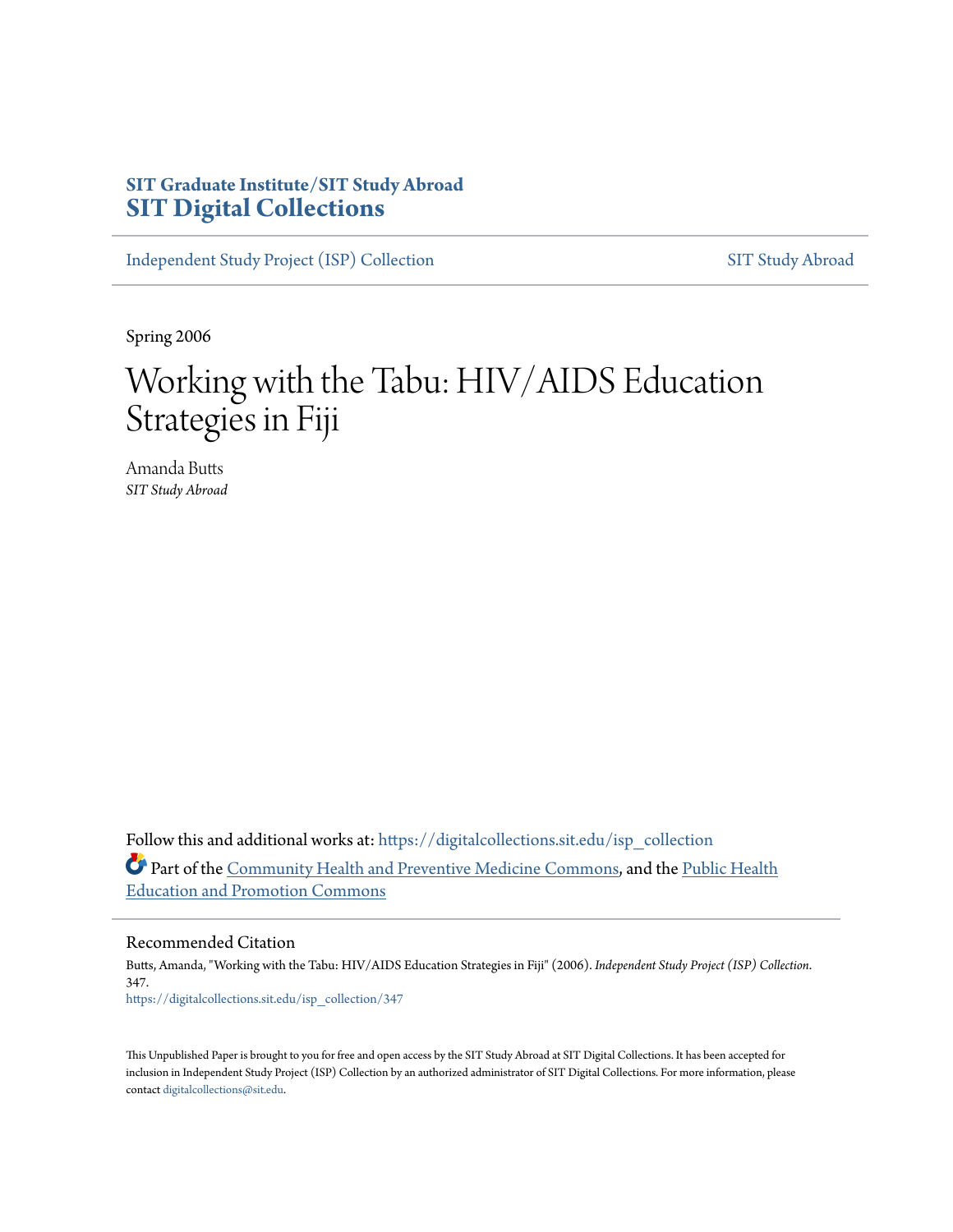# **Working with the** *Tabu***: HIV/AIDS Education Strategies in Fiji**

**Amanda Butts**  SIT Fiji Spring 2006 Advisor Nicole Beck Academic Director Taomi Tapu-Qihilo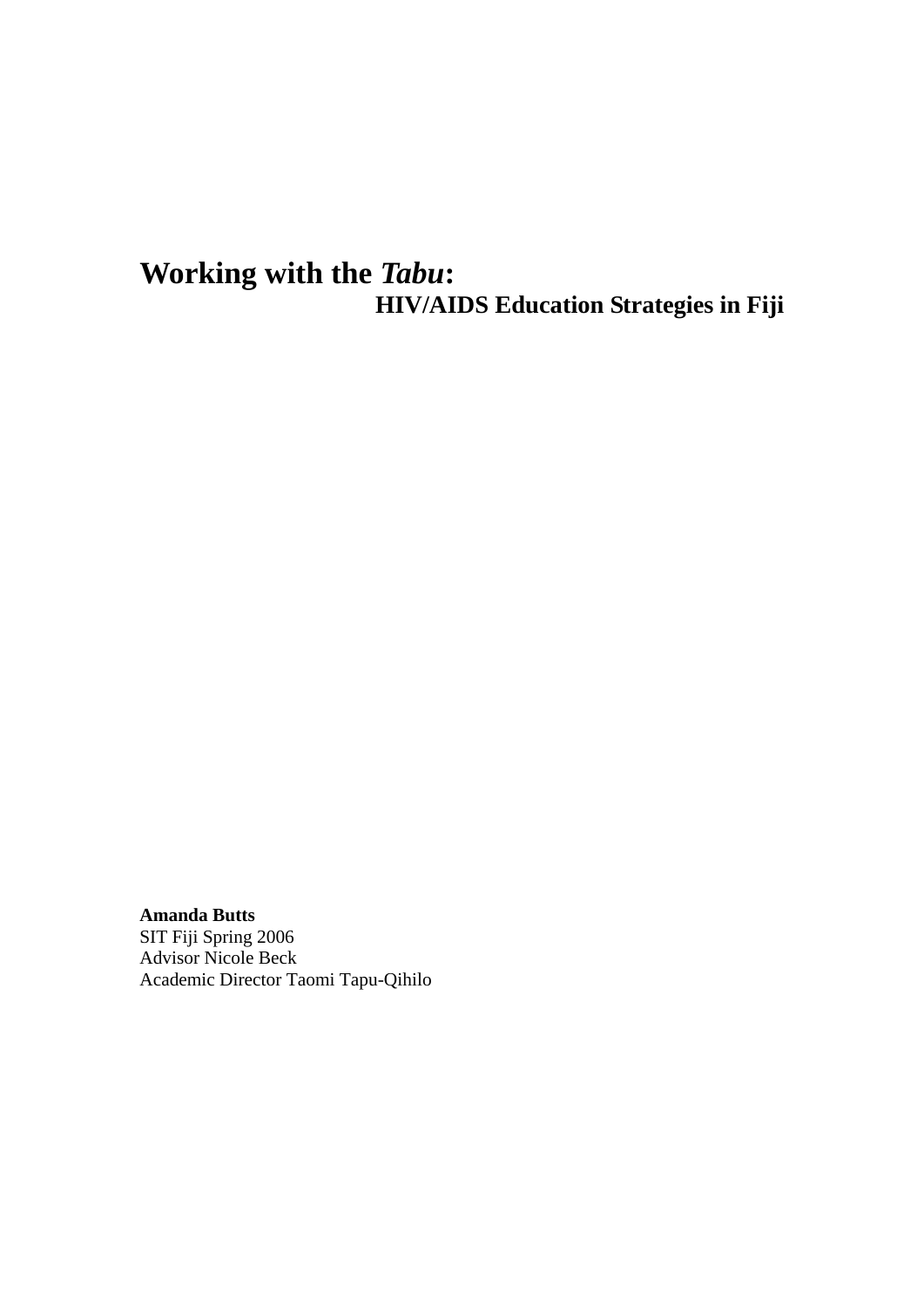*To everyone who is devoting time and energy to the fight against HIV/AIDS, especially Tuberi Cati, Niraj Singh and Josaia Valerusa*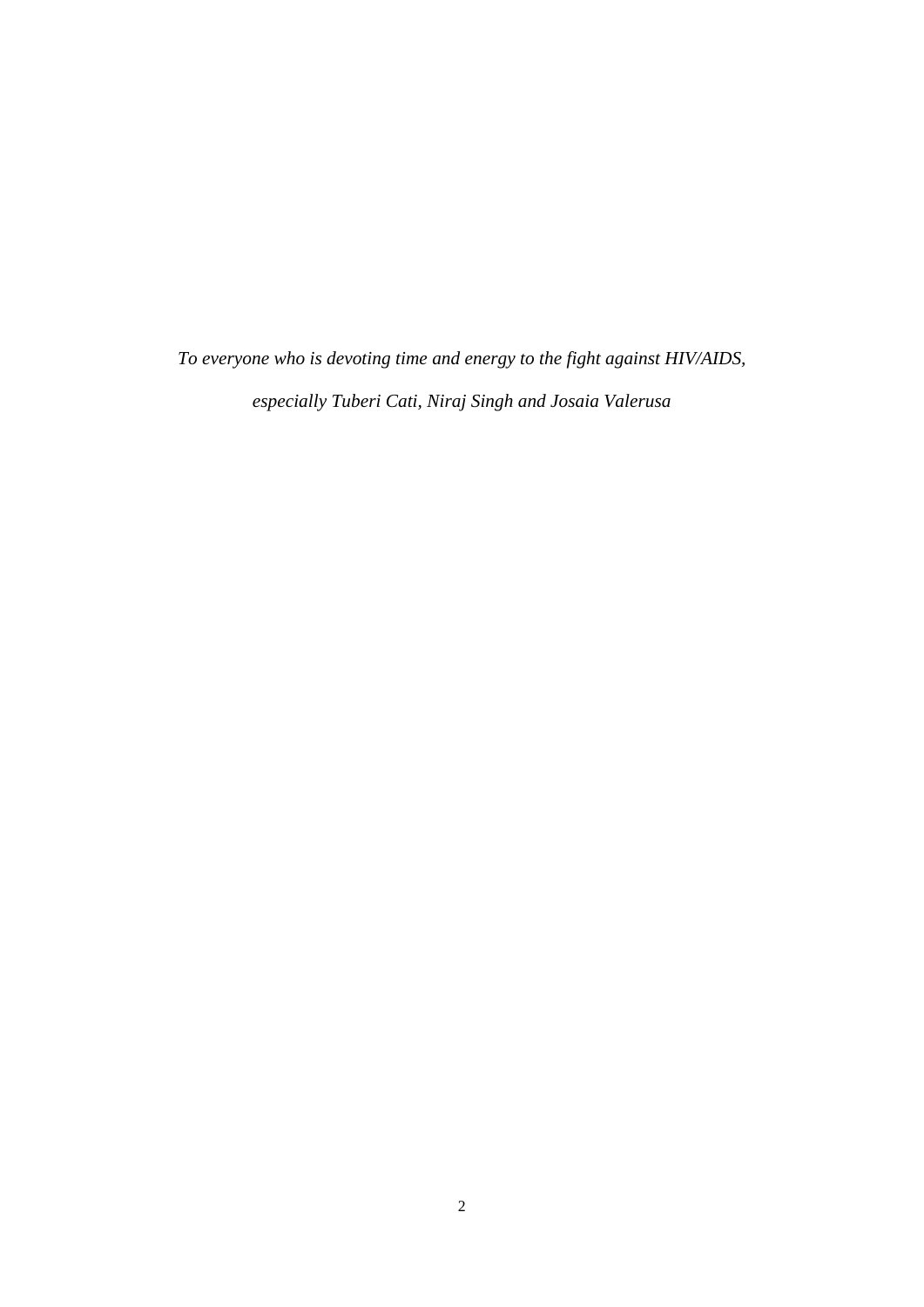#### **Acknowledgements**

Thank you Taomi Tapu-Qihilo for helping me connect to the HIV/AIDS network in Fiji and thanks to Emele Vere for holding down the fort in the office during ISP time. Special thanks to Fiji's finest Peace Corps volunteers Paul Clark and Spencer McKinney for allowing me to invade your homes and to Hila Raen and Nicole Beck for sharing your expertise in the health care field. And of course thanks to Mom, Dad, Brian and Toby for your love and support, even from the other side of the world.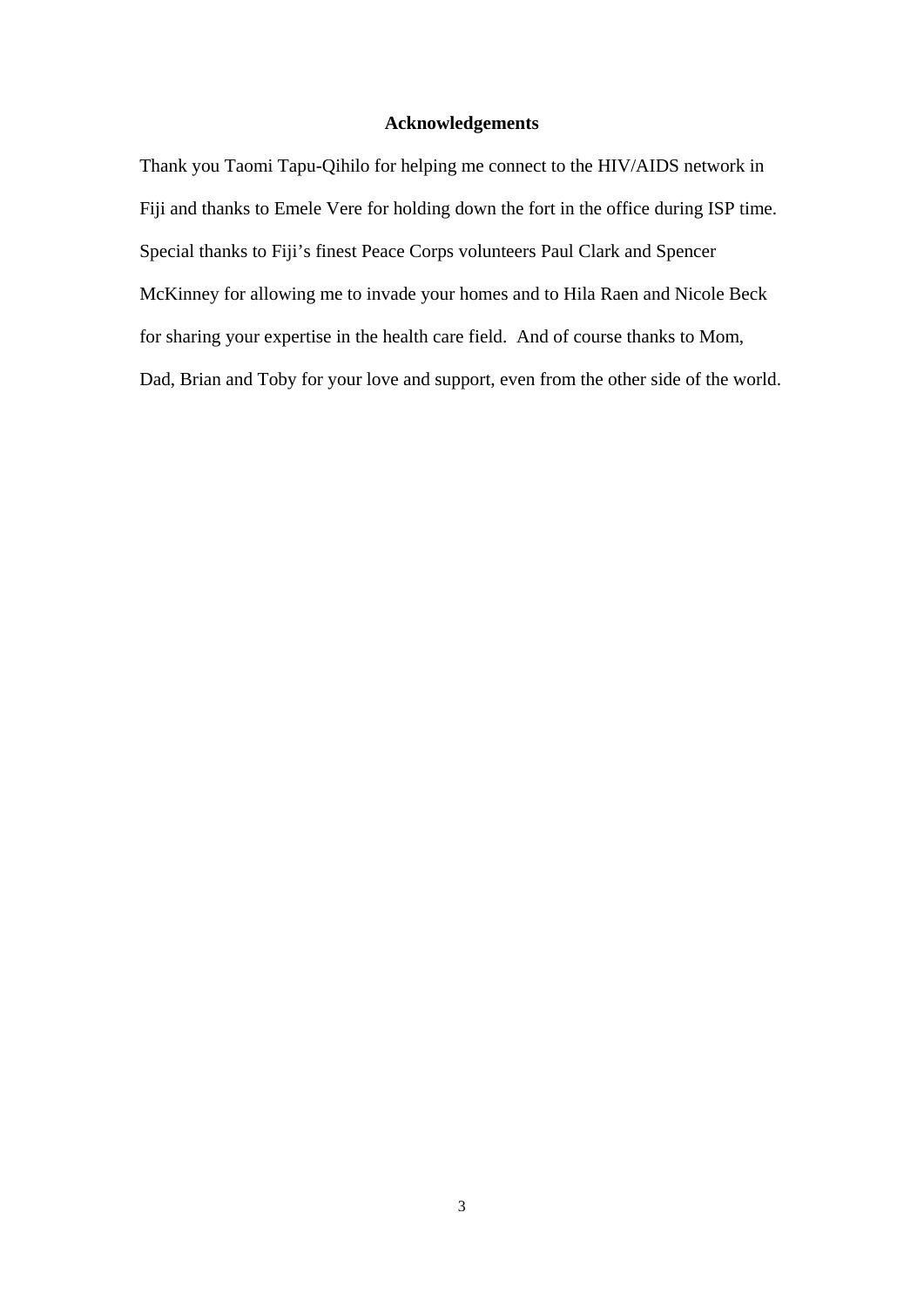#### **Abstract**

The focus of this paper is the cultural *tabu*, or taboo, in Fiji that prevents the open discussion of sex and therefore complicates education efforts towards HIV/AIDS awareness and prevention. Specific factors perpetuate the *tabu* including using it as an excuse to simply ignore a complex issue such as HIV/AIDS and using it to keep sex off social agendas in a predominantly Christian nation. Where organizations have taken strides to work with or break the *tabu,* the author examines and analyzes various education strategies employed by a variety of sectors including schools, health care facilities, faith-based organizations, the HIV positive community, non-government and government organizations. The most effective educational strategies involve peer education and influencing prominent social leaders to speak about sex and make it less of a *tabu* subject.

#### **Relevant Contacts:**

Mr. Jone Vakalalabure UNAIDS  $3<sup>rd</sup>$  Floor Fiji Development Bank Victoria Parade Suva (679)-330-0439 Jvakalalabure@unicef.org

Ms. Losevati Naidike World Council of Churches 4 Thurston St Suva (679)-331-7509 Lcn@wcc-coe.org

Mr. Niraj Singh AIDS Task Force Fiji 2<sup>nd</sup> Floor Narseys Building Ellery St Suva (679)-331-6423 Aidstaskfiji@aids.org.fj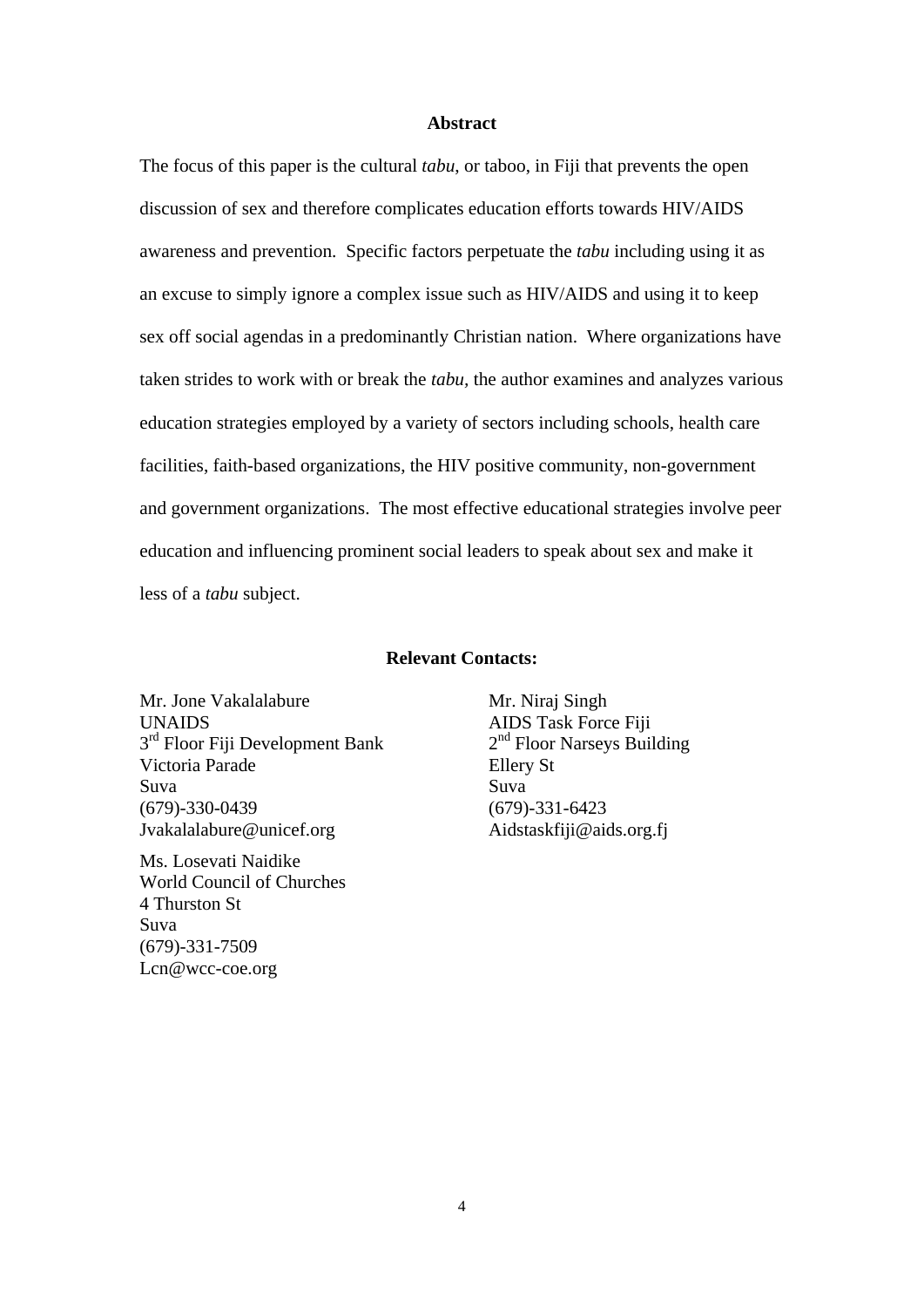# **Table of Contents**

| <b>DEDICATION</b>                                              | $\overline{2}$ |
|----------------------------------------------------------------|----------------|
| <b>ACKNOWLEDGEMENTS</b>                                        | 3              |
| <b>ABSTRACT</b>                                                | 4              |
| RELEVANT CONTACTS                                              | 4              |
| <b>ACRONYMS</b>                                                | 6              |
| <b>INTRODUCTION</b>                                            | 6              |
| <b>METHODOLOGY</b>                                             | 7              |
| <b>BACKGROUND ON HIV/AIDS</b>                                  | 9              |
| HISTORY OF HIV/AIDS IN FIJI                                    | 10             |
| <b>CULTURAL ISSUES SURROUNDING HIV/AIDS IN FIJI</b>            | 11             |
| <b>TABU</b>                                                    | 11             |
| VARYING DEGREES OF TABU: THE RURAL/URBAN DIVIDE                | 13             |
| OTHER FACTORS PERPETUATING THE TABU                            | 14             |
| WORKING WITH THE TABU: HIV/AIDS EDUCATION STRATEGIES           | 16             |
| <b>UTILIZING LANGUAGE BARRIERS</b>                             | 16             |
| <b>EFFORTS BY FAITH-BASED ORGANIZATIONS</b>                    | 17             |
| EFFORTS BY NON-GOVERNMENT ORGANIZATIONS                        | 18             |
| AIDS TASK FORCE FIJI: THE SOCIAL GATEKEEPER & END-USER STUDIES | 18             |
| <b>MARIE STOPES INTERNATIONAL &amp; DIRECT MAIL PROJECT</b>    | 20             |
| <b>EFFORTS BY THE POSITIVE COMMUNITY</b>                       | 22             |
| EFFORTS BY THE NATIONAL GOVERNMENT                             | 23             |
| PRIMARY AND SECONDARY SCHOOLS                                  | 23             |
| <b>STI CLINIC</b>                                              | 25             |
| CASE STUDY: JOSAIA VALERUSA & NOIKORO AWARENESS PROGRAM        | 25             |
| <b>ANALYSIS</b>                                                | 28             |
| <b>CONCLUSION</b>                                              | 29             |
| <b>BIBLIOGRAPHY</b>                                            | 31             |
| <b>APPENDICES</b>                                              | 33             |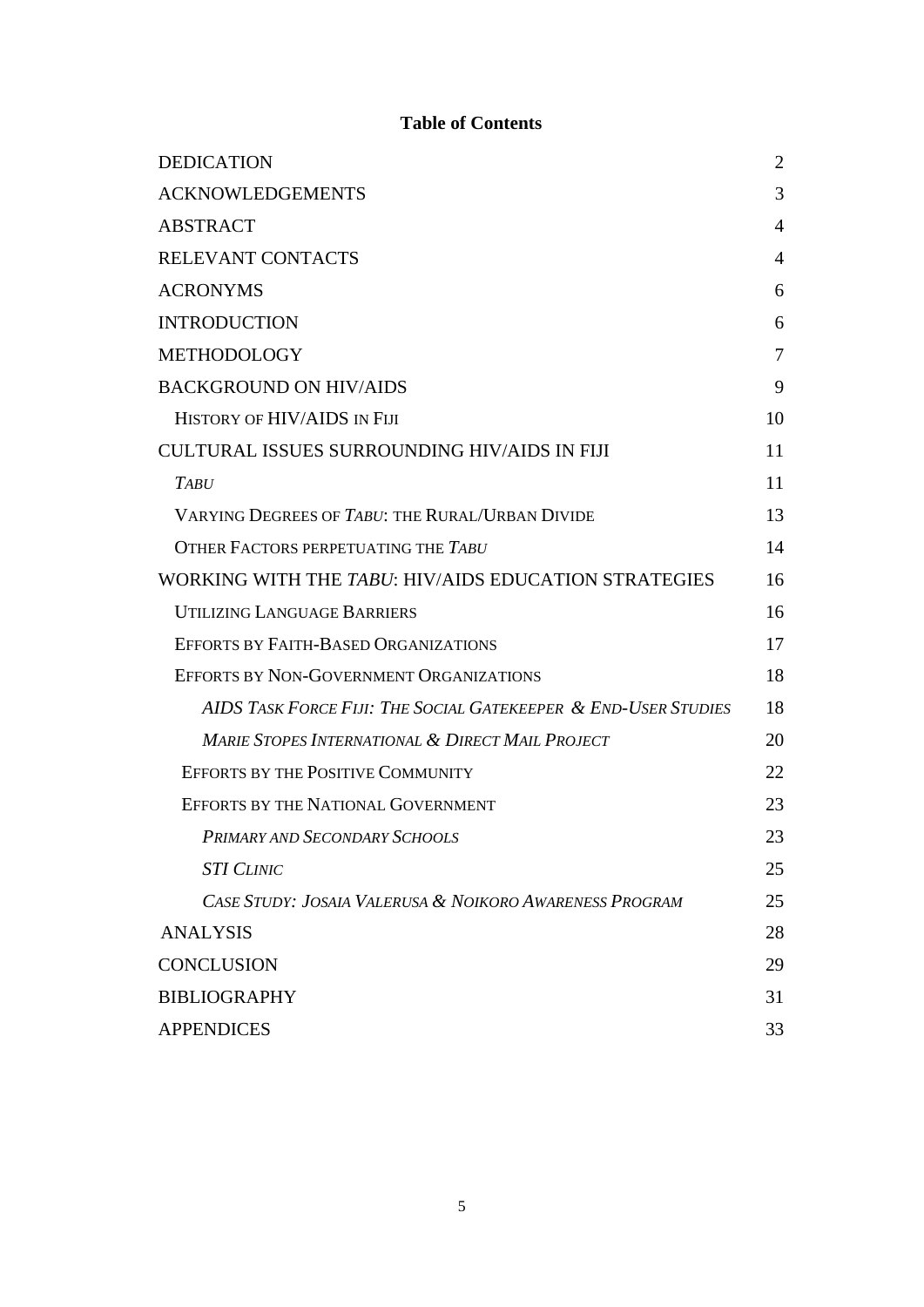#### **ACRONYMS**

| <b>AIDS</b>  | acquired immune deficiency syndrome  |
|--------------|--------------------------------------|
| <b>ARV</b>   | antiretroviral                       |
| <b>ATFF</b>  | AIDS Task Force Fiji                 |
| <b>HIV</b>   | human immunodeficiency virus         |
| <b>MSI</b>   | Marie Stopes International           |
| <b>NGO</b>   | non-government organization          |
| <b>PLWHA</b> | people living with HIV/AIDS          |
| <b>SPC</b>   | Secretariat of the Pacific Community |
| <b>STI</b>   | sexually transmitted infection       |
| <b>WHO</b>   | World Health Organization            |

#### **INTRODUCTION**

 In May 2006, the Ministry of Health reported 205 known cases of HIV in Fiji, while the estimated number of unreported actual cases ranges in the thousands. The number of reported HIV cases is diminutive in comparison to nations like South Africa - where the number of infected people totals in the millions - but in a country of only 860,000 people, that relatively small number actually represents a significant portion of the population in Fiji. There are a number of factors that make Fiji particularly prone to the spread of HIV including a highly mobile population of seafarers and international peacekeepers, a large youth population eager to explore sexually, contact with tourists, gender inequalities and sexual violence against women, alcohol and drug use leading to risky sexual behavior, and a cultural *tabu,* or taboo, that prevents open discussion of sex (Drydale & Le-Bars, 2005, p. 30). Additionally, there are numerous other issues associated with HIV/AIDS that are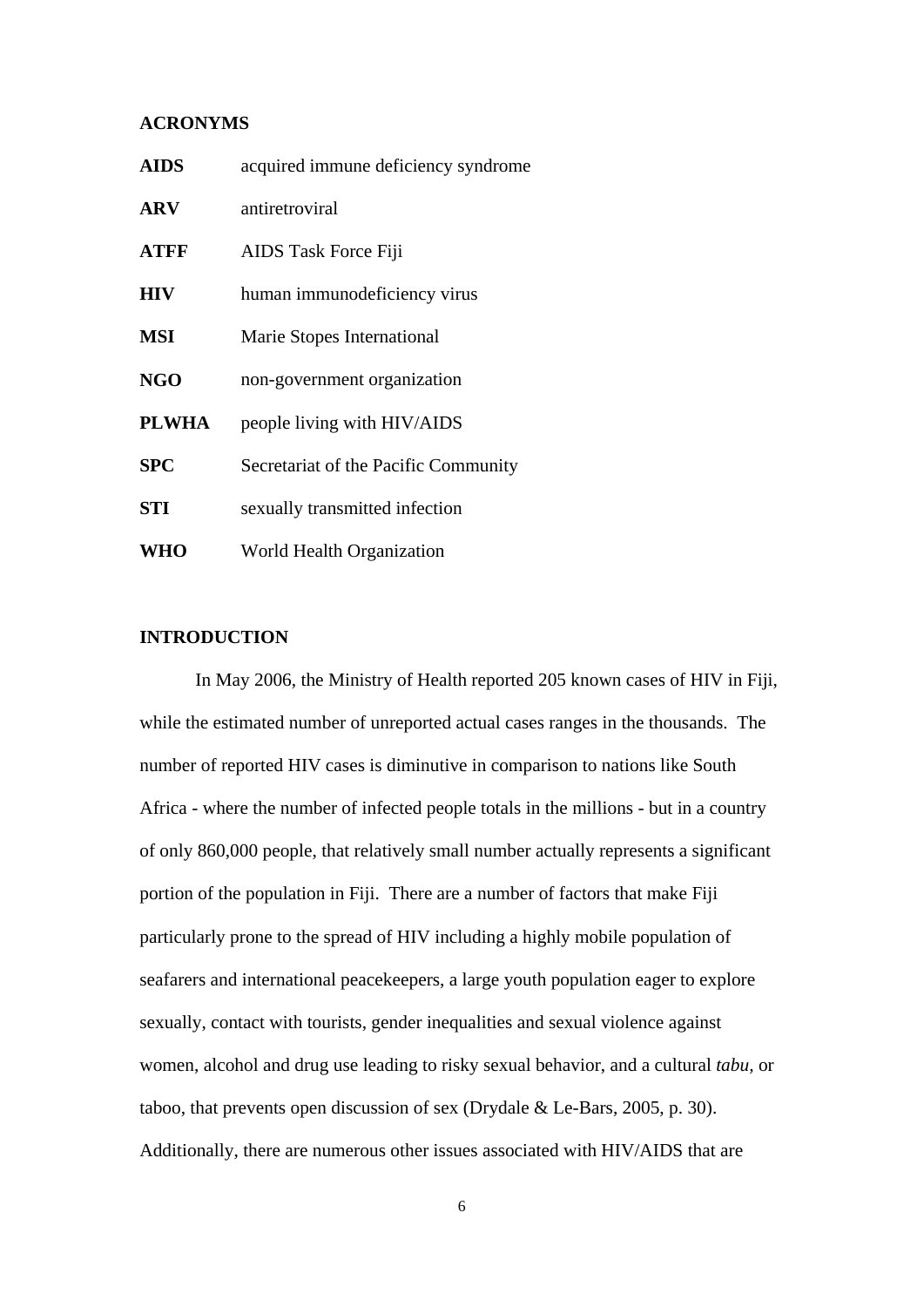particularly unique to Fiji as a small island nation, including community reactions to people living HIV/AIDS and how Fiji's size as a nation limits the number of resources available to combat the virus. While these particular topics are deeply concerning and worthy of study, this paper will focus particularly on the cultural *tabu*  that limits sex education and therefore makes it difficult to educate people about HIV/AIDS and prevent its transmission.

 Although HIV/AIDS is the specific topic of my research, many of the questions I asked local professionals and many of the areas I pursued had to do more with sex education in Fiji. Much of the education related to HIV/AIDS in Fiji occurs as part of a broader category, including sexual and reproductive health, sexually transmitted infections (STIs) and safe sex practices. Many of the examples from various organizations in this paper refer to sex education but each of those examples is also closely linked to that organization's HIV/AIDS awareness campaign.

#### **METHODOLOGY**

My main objective was to determine how HIV/AIDS awareness programs were being implemented to fit within the cultural context of sex as a *tabu* subject in Fiji. I also wanted to investigate what role the government, non-government organizations (NGOs), schools and faith-based organizations each play in the HIV/AIDS awareness effort. While this is a very small-scale study, I tried to get a variety of perspectives and opinions on the subject by interviewing people from both rural and urban areas, people working for the Fiji government and people employed by NGOs, and those who are both designing the programs and implementing them.

The majority of the information presented in this paper is from interviews with local professionals within these different realms. In most cases, I did not have an appointment to speak with one particular person at an organization. I either called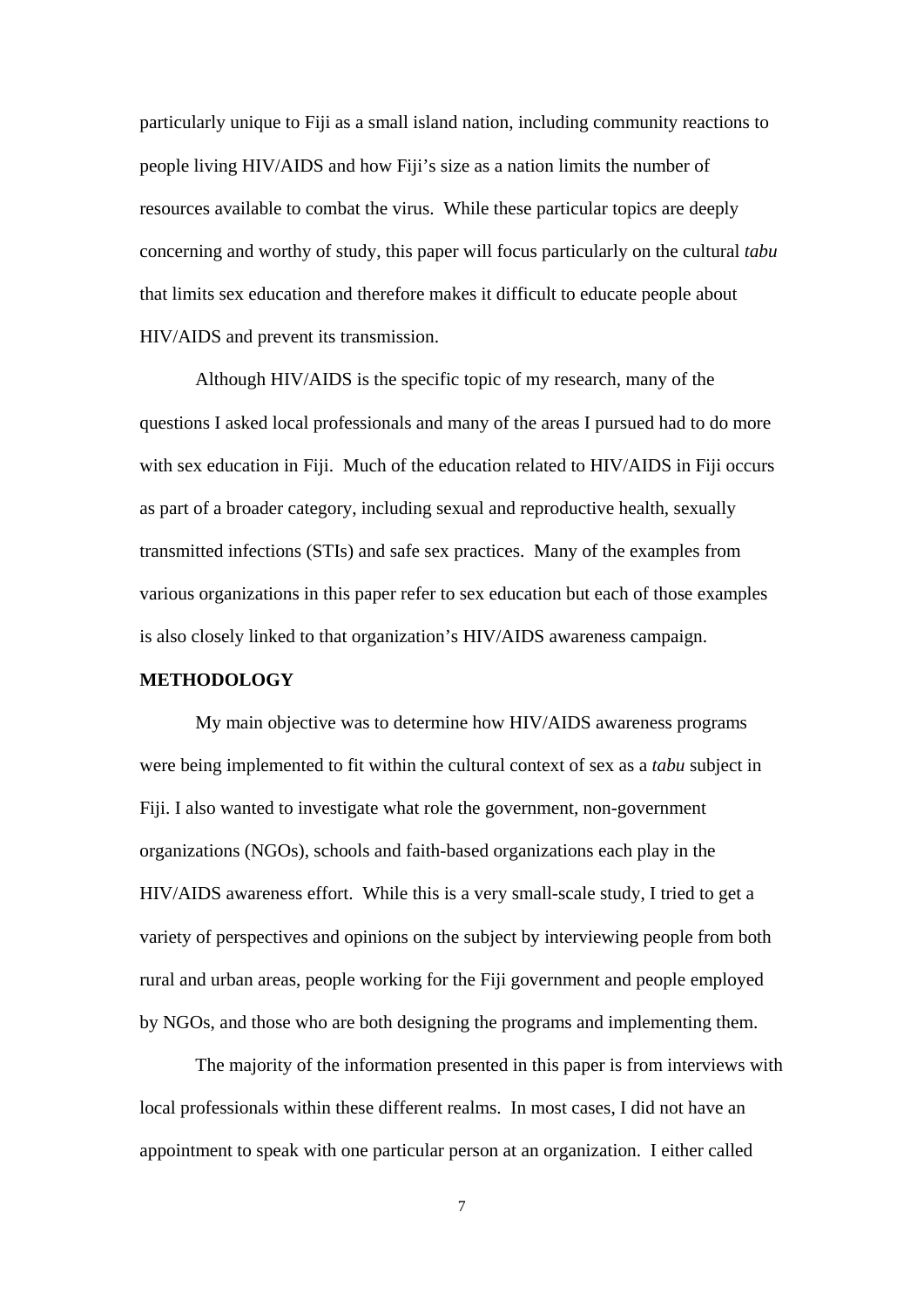ahead to find an appropriate time to stop by and then I just spoke with whoever was available within the organization, or I visited organizations accompanied by Taomi Tapu-Qiliho or Nicole Beck, both knowledgeable in the area of HIV/AIDS, and they introduced me to people within that particular organization with whom I could speak. My interviews were relatively unstructured; aside from a few specific questions I had at the outset of the interview, I typically allowed the interviewee to talk and I generated my questions based on the progression of the interview.

Since the nature of my topic is in itself *tabu*, I had to be very mindful of whom I was speaking with and how explicit I could be with my questions. Most of the people I interviewed were very comfortable talking about sex-related topics, but several were more conservative. My fear was that if I jumped too quickly into blunt questions about HIV/AIDS education related to sex, the interviewees would not directly answer my questions. My strategy when working with more conservative informants was to build rapport by talking about their own organization and their involvement with it, and then work into the subject of HIV/AIDS and then into the touchier topics related to contraceptive use. Despite my best efforts to make the informants comfortable, I did receive some shy responses of which I cannot guarantee that I heard the complete and fully accurate truth. However, it is also important to consider that people may have been more comfortable talking with me about HIV/AIDS and sex education because I am not Fijian, making it more acceptable to talk to someone outside the culture about something that is *tabu* within the culture.

 One of the more frustrating challenges of my topic has been conducting research online at the University of the South Pacific. While there is an abundance of information about sex education as it is related to society and culture available through an online research database, the University of the South Pacific's internet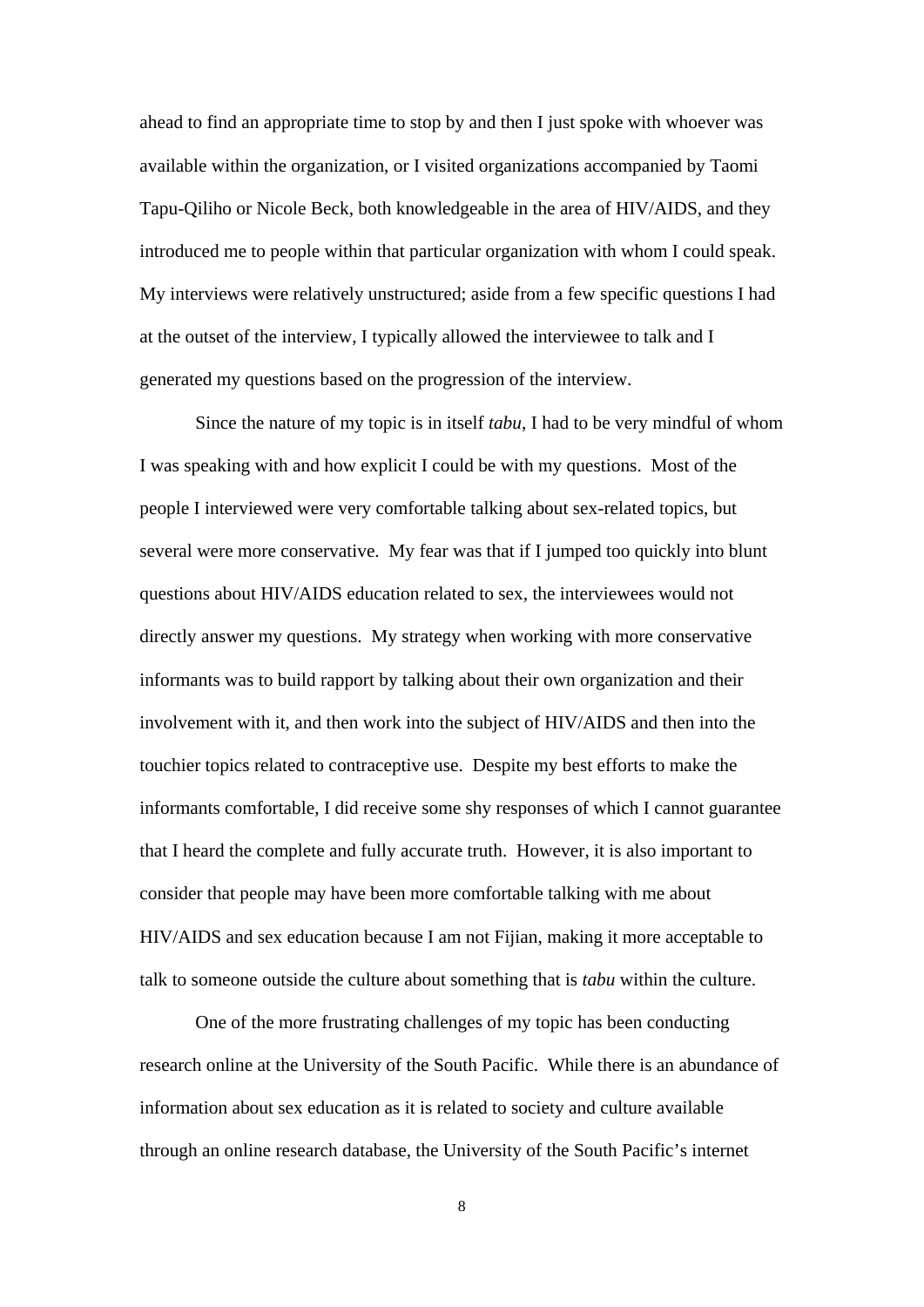filter wouuld not allow me to access it without special permission on a site by site basis because the literature I was trying to access contained the word "sex." In cases where sex is paired with another word such as "education" I was minorly successful in my internet queries, but nonetheless, it presented a challenge. Apparently sex is even *tabu* at the South Pacific's leading university.

#### **BACKGROUND ON HIV/AIDS**

Though HIV and AIDS often appear to be synonymous, they are in fact different from each other. HIV stands for Human-Immunodeficiency Virus. The virus attacks the immune system by destroying white blood cells that normally fight infection in a healthy person. HIV can be transmitted from person to person through penetrative sexual intercourse (vaginal, oral, or anal); sharing needles for drug use, tattooing or body piercing; sharing blood or blood products; or from mother-to-child either during pregnancy, childbirth, or through breast milk. In a healthy person, HIV takes an average of ten years for disease symptoms to appear so unless that person has had a blood test to confirm that they are HIV positive, they can be unknowingly carrying and transmitting the disease to other people (Weinrich & Christoph, 2004, pp. 1-2). While there is no immunization available to prevent HIV or cure HIV once it is contracted, anti-retroviral (ARV) drugs are available to combat the virus. Though ARVs have unpleasant side effects, require strict adherence to dosages and are costly, they have allowed people living with HIV/AIDS (PLWHA) to live longer, healthier and more fulfilling lives (Drysdale & Le-Bars, 2005, p. 28).

AIDS, or Acquired Immune Deficiency Syndrome, develops after someone has contracted the HIV virus. AIDS is a collection of symptoms, signs and diseases caused by HIV. Opportunistic infections the immune system in a healthy person could normally combat, such as tuberculosis, diarrheal illnesses or pneumonia, take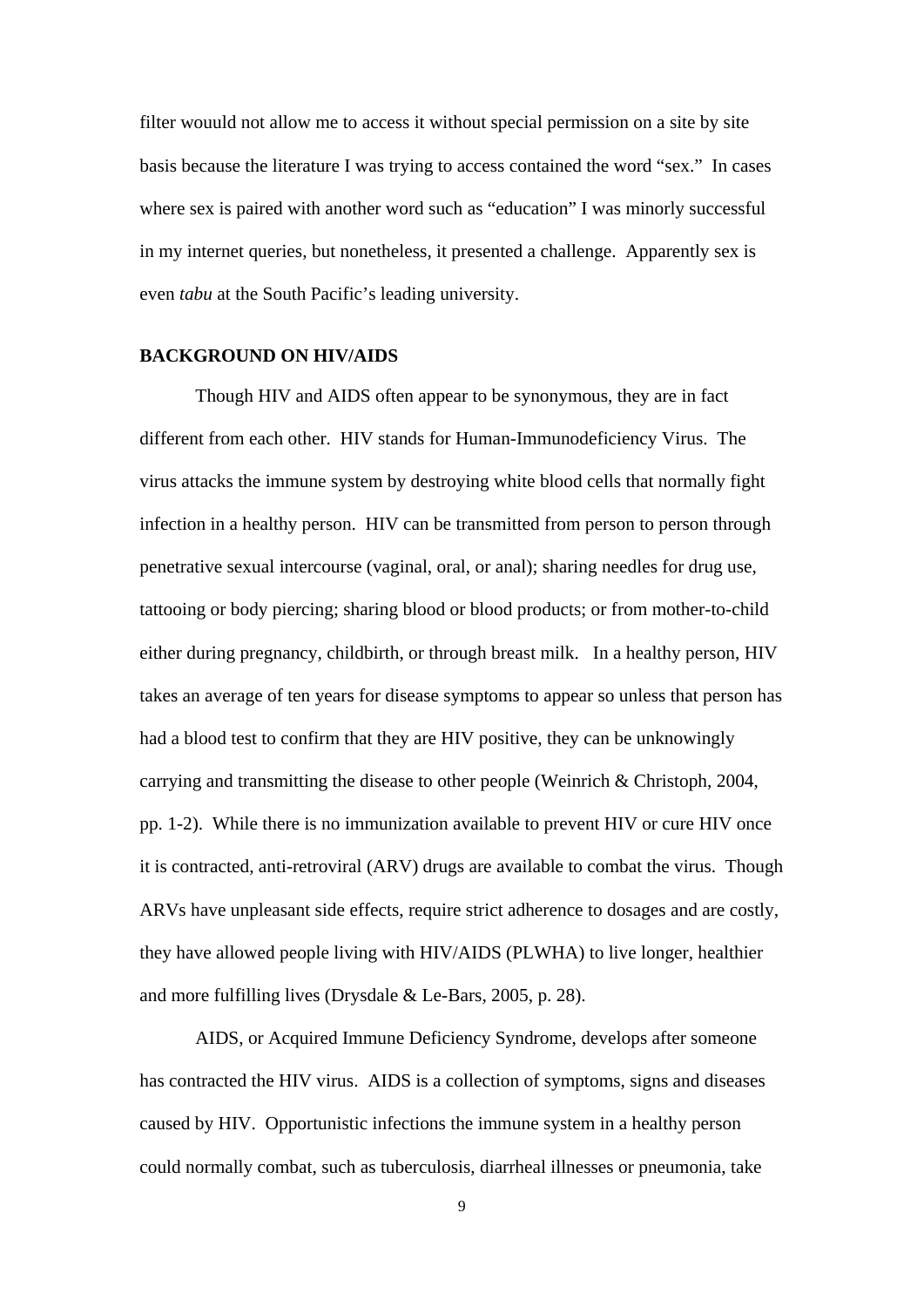advantage of an immune system that has been compromised by HIV (Drysdale & Le-Bars, 2005, p. 20). AIDS is the last stage of HIV and it can develop as early as three years or as late as twelve years after contracting HIV ("HIV/AIDS: Most…," Fiji Red Cross Society). It is usually during this stage that an HIV positive person becomes infected with an illness their weakened immune system cannot fight and the end result is death. This paper will refer to HIV and AIDS as a combined term since they are so closely linked.

#### **HISTORY OF HIV/AIDS IN FIJI**

 The first reported case of HIV in Fiji occurred in 1989 and by the year's end there were a total of four known cases. Since then, the trend has generally increased with a peak number of 31 newly reported cases occurring in 2003 (See Appendix). In February 2006, five new cases had already been reported suggesting another recordbreaking number of cases by the year's end. As mentioned previously, the Ministry of Health reports the current number of known cases of HIV in Fiji at 205 but the World Health Organization (WHO) "recommends using a simple formula of multiplying the total number of reported HIV and AIDS cases by ten" (SPC, 2004, p. 81) which puts the actual number over 2,000.

In terms of HIV-related deaths, statistics from December 2003 report that fifteen people in Fiji have died from AIDS (SPC, 2004, p. 82). However, it is accurate to assume that the actual number of HIV-related deaths is actually much greater and that more people have died since that information was published. One contributing factor to the inaccuracy of HIV/AIDS death statistics is that the Fijian Coroner's office does not use HIV/AIDS as a cause of death nor does it list it on a death certificate as the cause of death. Subsequently, no post-mortem HIV/AIDS testing is performed leaving the actual number of HIV-related deaths unknown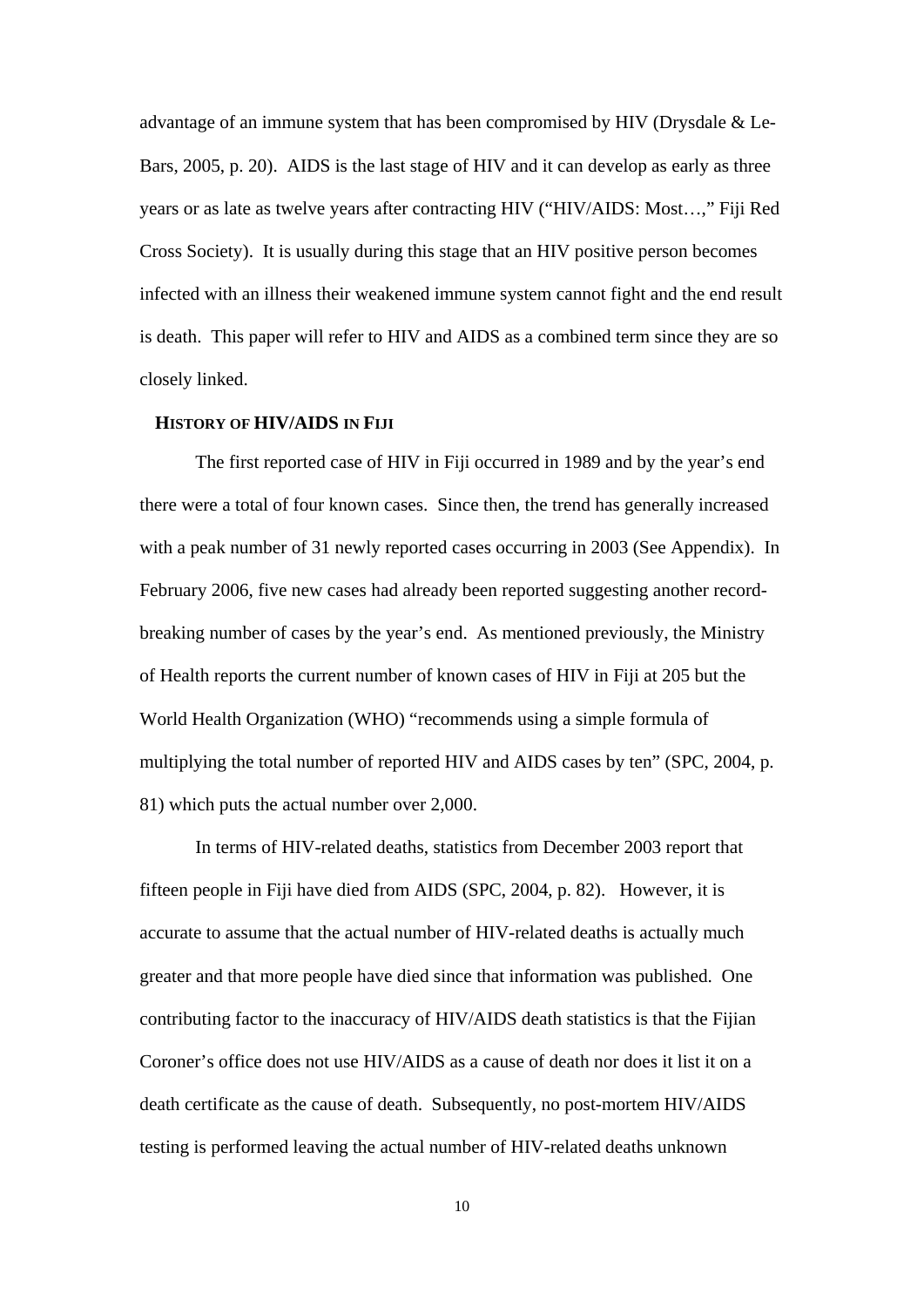(electronic communication Beck, 12/05/06).

# **CULTURAL ISSUES SURROUNDING HIV/AIDS IN FIJI**  *TABU*

*Tabu*, pronounced "tam-boo" in Fijian, is a word that is derived from Polynesian culture referring to something that is socially or culturally prohibited; *tabu*  is the word from which the English word "taboo" stems. Something that has been labeled *tabu* in Fijian culture cannot be touched, approached, or in some cases, spoken of (MSN Encarta, 2006). In Fiji, talking openly about sex is *tabu*. There is some argument whether sex has always been *tabu* in Fiji or if it has only become a *tabu* subject with the arrival of Christianity in the late  $19<sup>th</sup>$  Century, but regardless of how the *tabu* came to be, it is preventing open and honest discussion about HIV/AIDS transmission.

It is relatively simple to talk about HIV/AIDS as a lethal virus, but the cultural dilemma emerges when it is time to talk about how that illness is transmitted. Talking about sex in general can be difficult enough for any educator presenting to a timid audience, but effective HIV/AIDS education includes discussing what types of sexual activities can result in the transmission of HIV/AIDS. Explicitly identifying and describing anal sex, oral sex, and vaginal sex as ways to transmit HIV/AIDS can be particularly complex, especially when an audience may already be apprehensive to receive the information to begin with.

Fijian parents often struggle to talk to their children about sex when they begin to enter adolescence. Instead of confronting the subject themselves, some parents believe that it is the job of the schools to educate their children and therefore leave it up to the teachers to educate their children (interview Lingham, 19/04/06). However, the topics related to sex and the depth of information provided to children in schools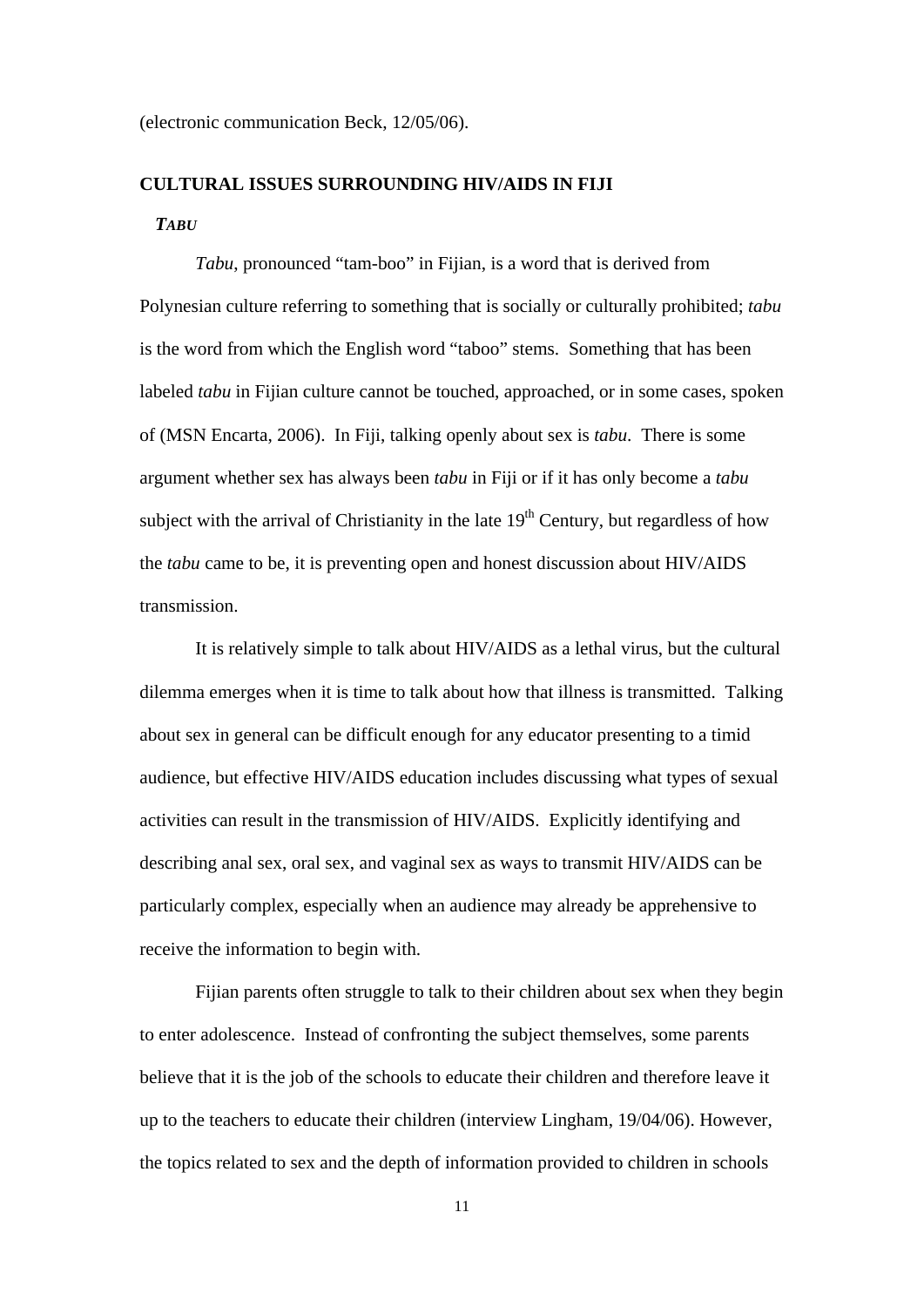varies (see Efforts in Schools section). Many parents are uncomfortable bringing sex up with their children; this leaves Fijian adolescents with a minimal sex education or information based solely on what they might have heard from their friends, and it only perpetuates the cultural *tabu* that sex is an awkward subject and teaches children to be wary of talking about sex.

Steve Vete of UNAIDS and an HIV/AIDS expert in the Pacific region argues that the cultural *tabu* surrounding talking about sex is only a myth. He believes that the *tabu* only applies in certain situations where sex is talked about publicly among people who don't know each other or when brothers and sisters are together. In some Fijian homes, it is not customary for brothers and sisters to speak to each other at all once they reach adolescence (Williksen*-*Bakker*,* 2002), so speaking about a more sensitive subject such as sex would be particularly uncomfortable for certain family members. Hila Raen, a US Peace Corps volunteer working in public health, faced difficulties when developing her HIV/AIDS awareness program for a rural village near Sigatoka. With a limited number of facilitators to talk to the entire community, Raen was struggling to devise a workshop that would allow the youth and the parents to break apart to have their own question and answer session as it would be awkward for children to be asking questions about sex in front of their parents and vice versa. Raen's solution was to find a way to separate the groups so each could have their own question and answer session (interview Raen, 27/04/06). This aligns with Vete's assertion that there are few constraints involved with talking about sex among peers or people who feel comfortable with each other (Vete, 1994, p. 10).

Given Vete's argument that talking about sex is only *tabu* in certain situations, he further hypothesizes that sex and related topics have become *tabu* on a larger scale throughout Fiji and other Pacific cultures because bureaucrats, members of the clergy,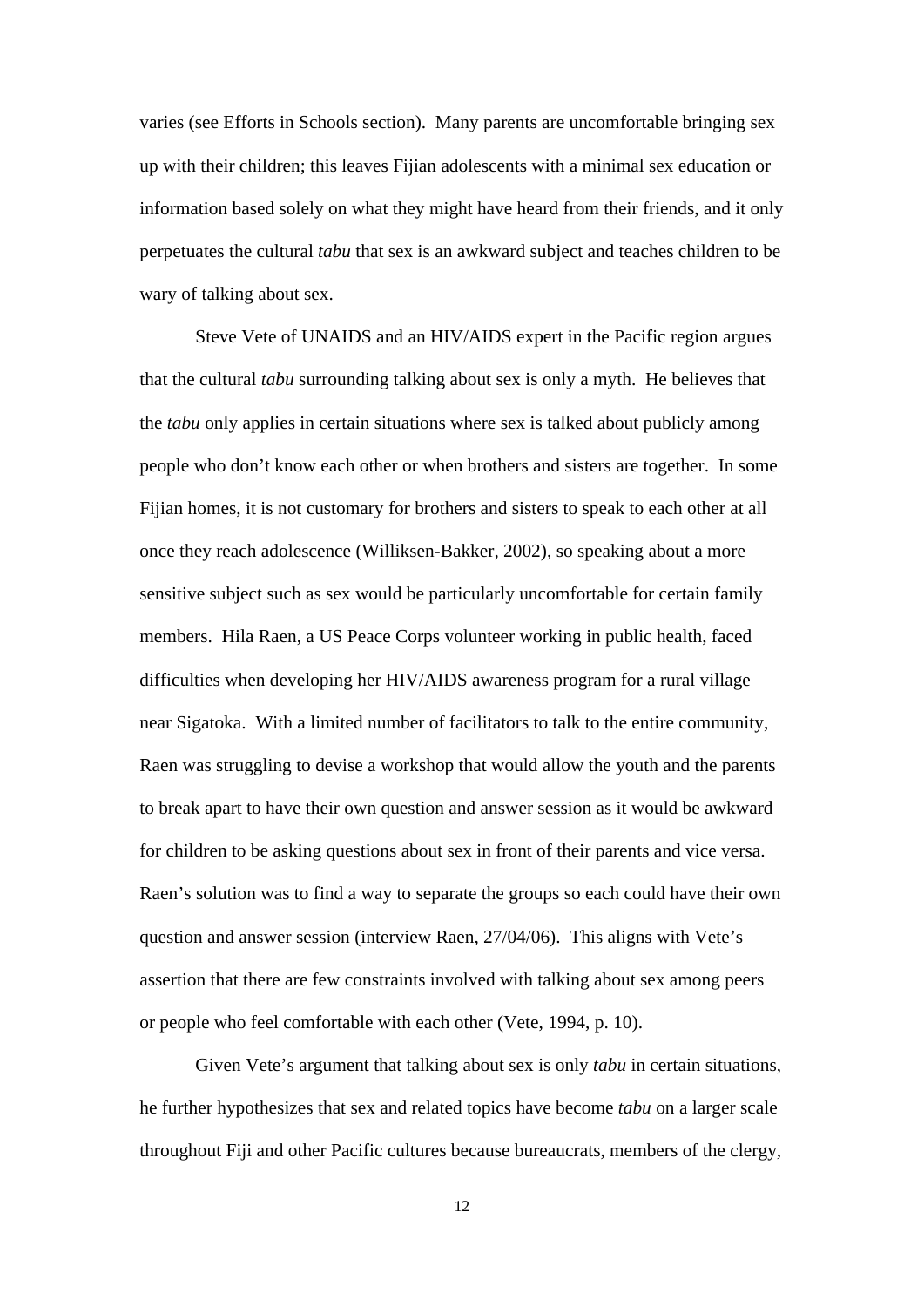other important community leaders have actually made it *tabu*. He hints that some church leaders are some of the main perpetuators of the *tabu* with the purpose of furthering a part of their own agenda: keeping sexual education out of schools (ibid:9). Instead of developing culturally appropriate scenarios in which sex education, including HIV/AIDS education, can take place, many leaders are choosing to simply "perpetuate the myth that it is totally unacceptable for [Pacific Islanders] to talk about such sensitive issues" (ibid:9-10) and live on in silence.

#### **VARYING DEGREES OF TABU: THE RURAL/URBAN DIVIDE**

The level to which the *tabu* of openly talking about sex exists seems to generally follow a scale based on where a community is located. Josaia Valerusa is a peer educator based in the more developed town of Sigatoka on the western side of Viti Levu but he also works with more remote villages in the Nadroga province. These rural communities located in the interior highlands of Fiji, some of which are only accessible by horseback, have more limited access to materials and the media that may have pre-educated them on sex and HIV/AIDS or otherwise desensitized them to the *tabu* of talking about sex openly. In contrast, Valerusa notes that the students he works with who come from "schools near the road," or those who are located closer to Western influence, tourism, television and magazines react in ways that suggest they have seen and heard about sex before; this population is less inhibited about talking about sex, but Valerusa says it is still "not like Suva" in terms of the openness with which the subject can be discussed (interview Valerusa, 27/04/06).

In and around Fiji's capital city of Suva where there is strong Western influence and a greater concentration of people who are more highly educated, sex, HIV/AIDS transmission and condom usage is more than just accepted – it's actively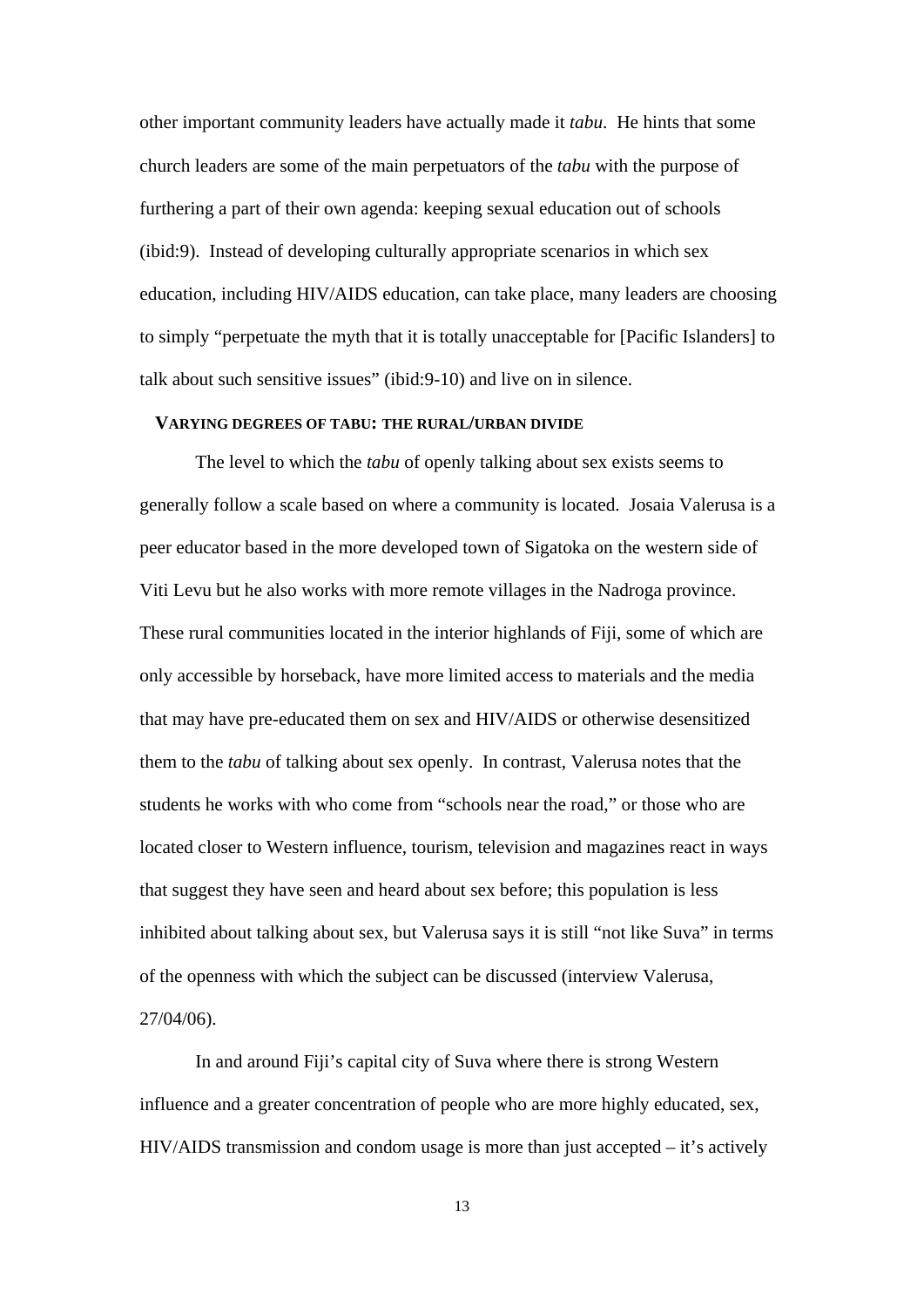talked about. Suva serves as the HIV/AIDS awareness hub not only for Fiji, but for most of the other surrounding Pacific Island nations as well. Organizations with HIV/AIDS education on their agenda abound. Pamphlets with information about using condoms, STIs and HIV/AIDS are available publicly in coffee shops or obviously displayed in the reception area of these organizations; in some cases, condoms are also available for people to walk in and help themselves. In contrast, in more rural areas outside of Suva, these same resources are available but they are tucked away in drawers and available only upon request. The *tabu* does not limit the amount of information available, it simply inhibits the accessibility of that information.

#### **OTHER FACTORS PERPETUATING THE TABU**

 Even in health care clinics, a presumably safe place to talk about sex-related issues and HIV/AIDS awareness, there are large discrepancies that prevent people in need of information from feeling comfortable enough to seek it. The Fijian communal culture and lack of confidentiality and sensitivity training for nurses are barriers to creating safe environments and perpetuate the *tabu* and feeling of uneasiness for people who are seeking sex-related counseling or services. Steve Vete (1994) says:

Even when there is sex education, many factors prevent the frank and open discussions of these subjects so the correct facts and messages do not get through. Some of these factors include the lack of training of teachers, parents and others in issues such as sexuality, and personal embarrassment.…The judgmental values of some people in the community often discourage young people form (sic) asking explicit questions or raising issues which might be troubling them. (p. 9)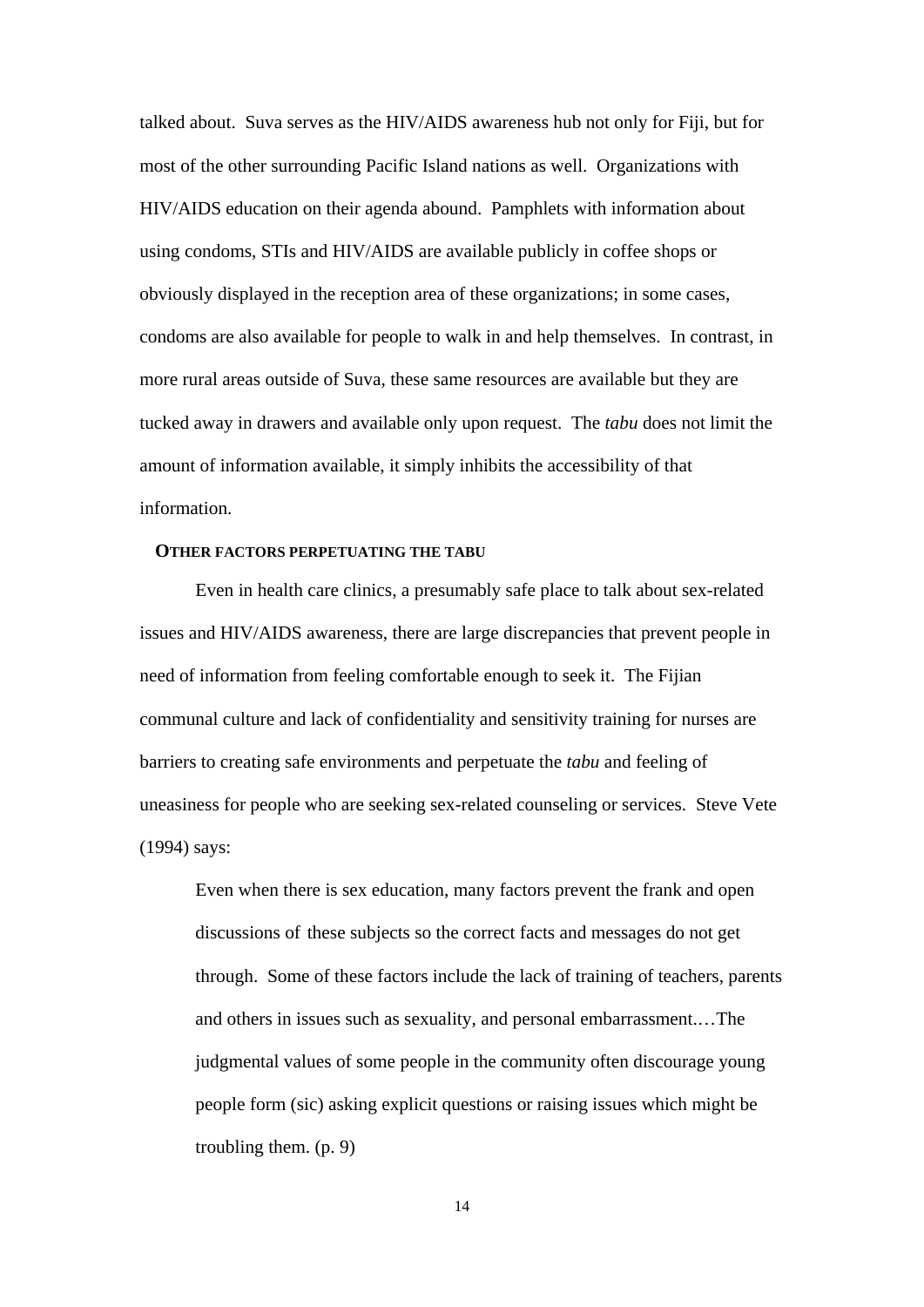For example, condoms are readily available throughout the country at health clinics, hospitals and shops, but there is a huge stigma associated with going to get them. In smaller areas, the chances are high that the person in charge of distributing or selling condoms knows the person who is there to get them either by familial relation or by association. In such a tight knit, communal culture where everyone seems to know everyone, the person pursuing condoms has strong reason to assume that whoever he or she gets them from knows his or her parents. At one family planning clinic, an informant says that the one time she has seen someone come to the clinic for condoms, which speaks largely to the environment created by the staff if hardly anyone comes to the clinic for the purpose for which it was intended, the nurses laughed after he left. Another informant at the same clinic says, "Nurses have big mouths." He adds that nurses are in need of greater confidentiality and sensitivity training. Young people who come to clinics often and rightfully fear that the nursing staff will talk about who came to get condoms and eventually that information may make it back to that young person's parents.

 In addition to confidentiality and sensitivity training, some nurses lack any HIV/AIDS training at all. In Pacific Magazine, the co-founders of Fiji's HIV Positive Network for PLWHA report that "although education efforts are often aimed at the community… health professionals in the region are frequently ill-prepared to provide services to people with HIV and AIDS" (Johnson, 2005). That definitely seems to be the case for one informant who has been a registered nurse for the past 17 years and is now working at the Cuvu Nursing Station in the Nadroga province. The nursing station serves two communities for minor ailments and injuries and the clinic does distribute some family planning supplies. She openly admits lacking knowledge about HIV/AIDS and says she is "not empowered enough to go out" and learn on her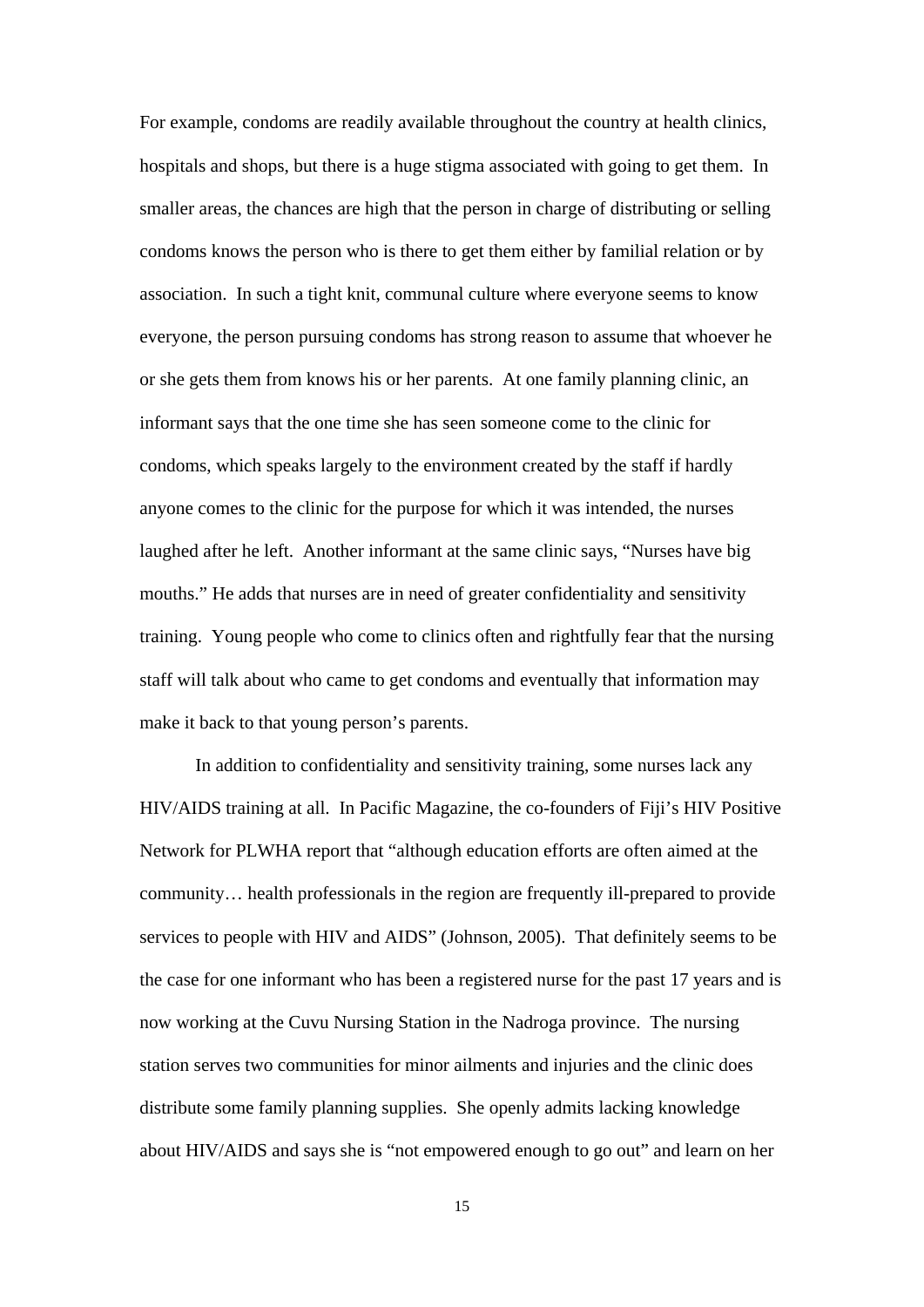own (interview informant A, 28/04/06). Some nurses, despite their education, simply have not made HIV/AIDS agenda a priority. In these cases, the cultural *tabu* "has been convenient for lackluster health workers inclined to focus on other not necessarily less critical but less complex health problems" (Johnson, 2005).

#### **WORKING WITH THE** *TABU***: HIV/AIDS EDUCATION STRATEGIES**

#### **UTILIZING LANGUAGE BARRIERS**

Though the official language in Fiji is English, most Fijians learn both their indigenous language (Fijian or Fiji Hindi) and English simultaneously. Some indigenous Fijians learn both Bauan, the dialect of Fijian spoken nationwide, and the Fijian dialect spoken in their own geographic region. English is used in business and schools, but in casual settings when Fijians are together they generally speak Fijian and when Indo-Fijians are together they generally speak Fiji Hindi. While most people in Fiji have an extremely strong English proficiency, they sometimes lack knowledge of specific technical, medical or scientific terms in English. For this reason and to make the audience more comfortable, HIV/AIDS educators will often present in a group's indigenous dialect. Josia Valerusa, a peer educator in the Nadroga province on the west side of Viti Levu, says that his educational program is better received because he can speak the Nadroga dialect with the people who listen to his presentations. He establishes himself as a peer, or someone his audience can feel comfortable listening to and more importantly, feel comfortable enough to ask their questions. Valerusa's audience identifies and connects with him and his message on a deeper level simply because they come from the same place and literally speak the same language (interview Valerusa, 27/04/06).

 While using a group's native language to present information on HIV/AIDS can be advantageous, it can also present problems. Tuberi Cati, an HIV/AIDS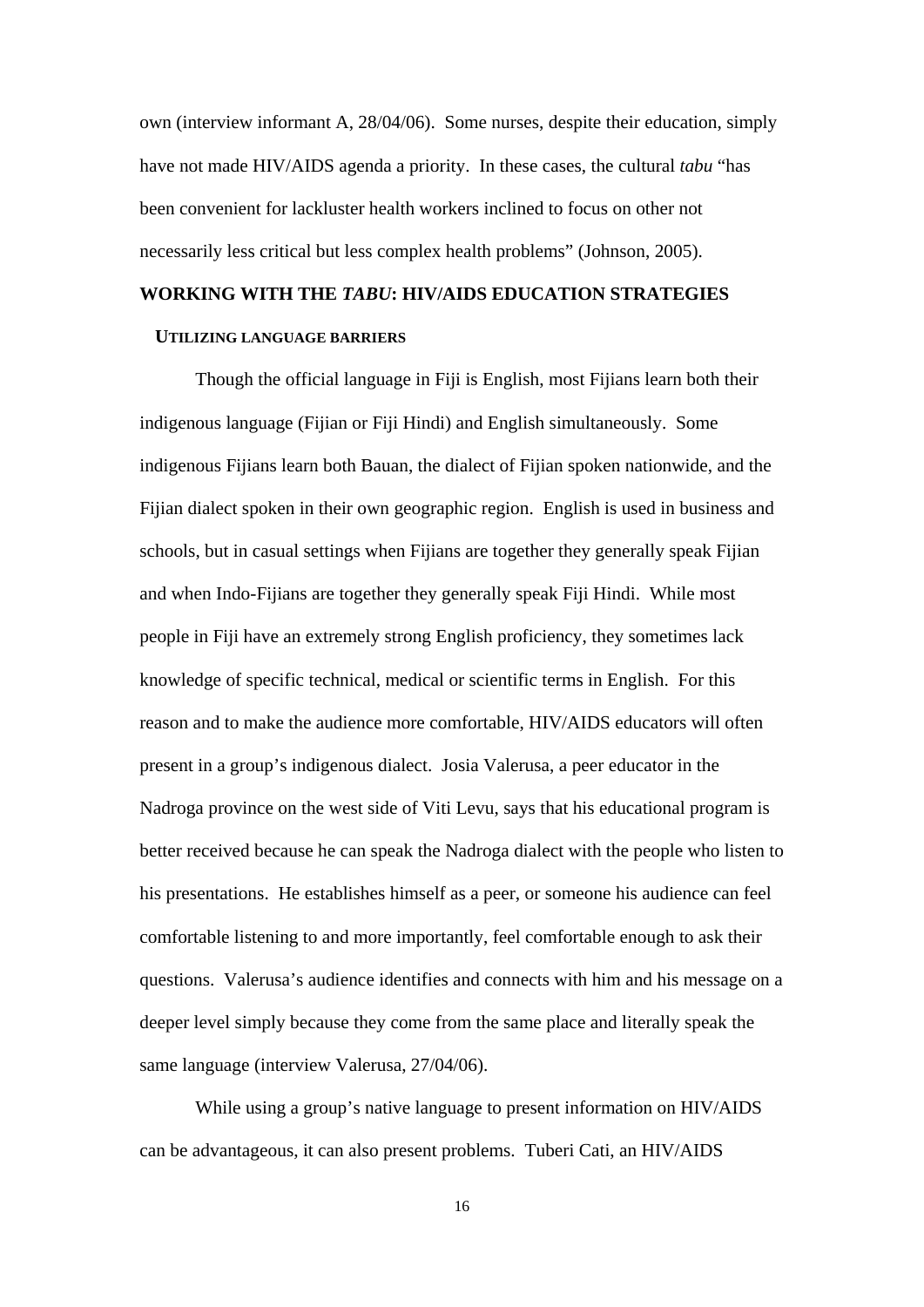educator from the Fiji Positive Network of PLWHA, often delivers her presentations in Fijian for the same reason Valerusa delivers his in the Nadroga dialect. However, the Fijian language lacks words that are necessary to adequately describe how HIV is transmitted. For example, Cati's talk includes differentiating which sexual acts can result in the transmission of HIV and which cannot: penetrative sex and nonpenetrative alternatives. However, there is no word for "penetration" in the Fijian language. Instead, she must actually describe vaginal, anal and oral sex. Cati says having to be so explicit in her language can be more difficult when she's facing a group that may already be a little apprehensive about talking about sex to begin with (interview Cati, 04/05/06). Despite the challenge of this *tabu*, she knows that it is more important to forge through an uncomfortable subject than let silence prevent important HIV/AIDS education.

#### **EFFORTS BY FAITH-BASED ORGANIZATIONS**

 Faith-based organizations in Fiji have taken a variety of stances on HIV/AIDS including both extremely conservative and extremely progressive views. Nicole Beck, a US Peace Corps volunteer working for the STI Clinic in Suva, visited a facility run by the Catholic church for single mothers to deliver a health promotion presentation. When she started talking about safe sex and condom use, she got the signal from one of the organizers to stop the presentation even though every woman in the room was either pregnant or had already had a child out of wedlock (interview Beck, 26/04/06). In another startling example, an informant reported that in three separate instances a particular church entered the homes of PLWHA and forcefully removed their antiretroviral drugs.

 Luckily other members of the Fiji community of faith-based organizations have taken more progressive steps towards educating their parishioners about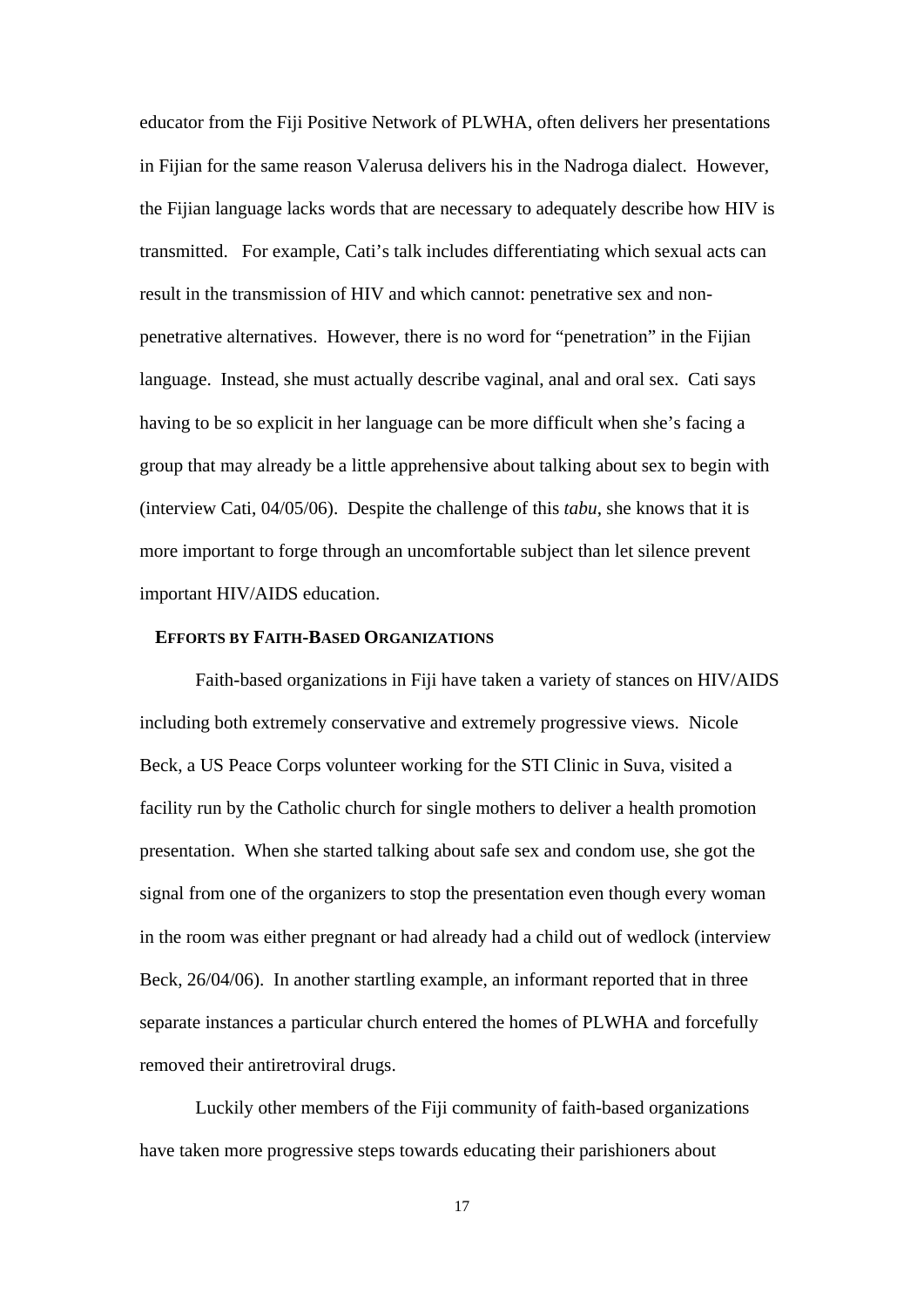HIV/AIDS and developing communities to care for PLWHA. In early 2004, a delegation from the Pacific Member Churches of the World Council of Churches' (WCC) convened in Nadi to reevaluate the way churches in the region are currently responding to HIV/AIDS in the region; the result of the gathering was the Nadi Declaration, a document stating the WCC's position on HIV/AIDS and describing its strategies to both develop educational strategies and provide a more caring, supportive environment for the PLWHA community. In terms of HIV/AIDS education, the Declaration explicitly announces the Pacific churches' goal to work with the *tabu* by "promot[ing] education about HIV/AIDS and open discussion on the issue of sexuality that equip communities to prevent this eminently preventable disease. It is unethical not to engage with and work to overcome the ignorance, silence and fear" (Nadi Declaration, 2004, p. 4) Though there are still many ethical dilemmas tied to social behavior and the church's teachings, it seems that most faith-based organizations in Fiji are able to look past the *tabu* to a certain degree and recognize that it is now more important to educate their congregations about HIV/AIDS.

#### **EFFORTS BY NON-GOVERNMENT ORGANIZATIONS**

 Non-government organizations (NGO) in Fiji seem to be making the most headway in effective HIV/AIDS education campaigns. There are numerous organizations in Fiji who have HIV/AIDS education on their agenda, but two organizations seem to stand out as frontrunners in the NGO sector: AIDS Task Force Fiji and Marie Stopes International Fiji. These two organizations are highly effective because they have developed strategies that work with the Fijian culture and respect the *tabu*. Though both organizations have an array of HIV/AIDS education programs, I have chosen to highlight just two of their initiatives.

#### *AIDS Task Force Fiji: the Social Gatekeeper and End-User Studies*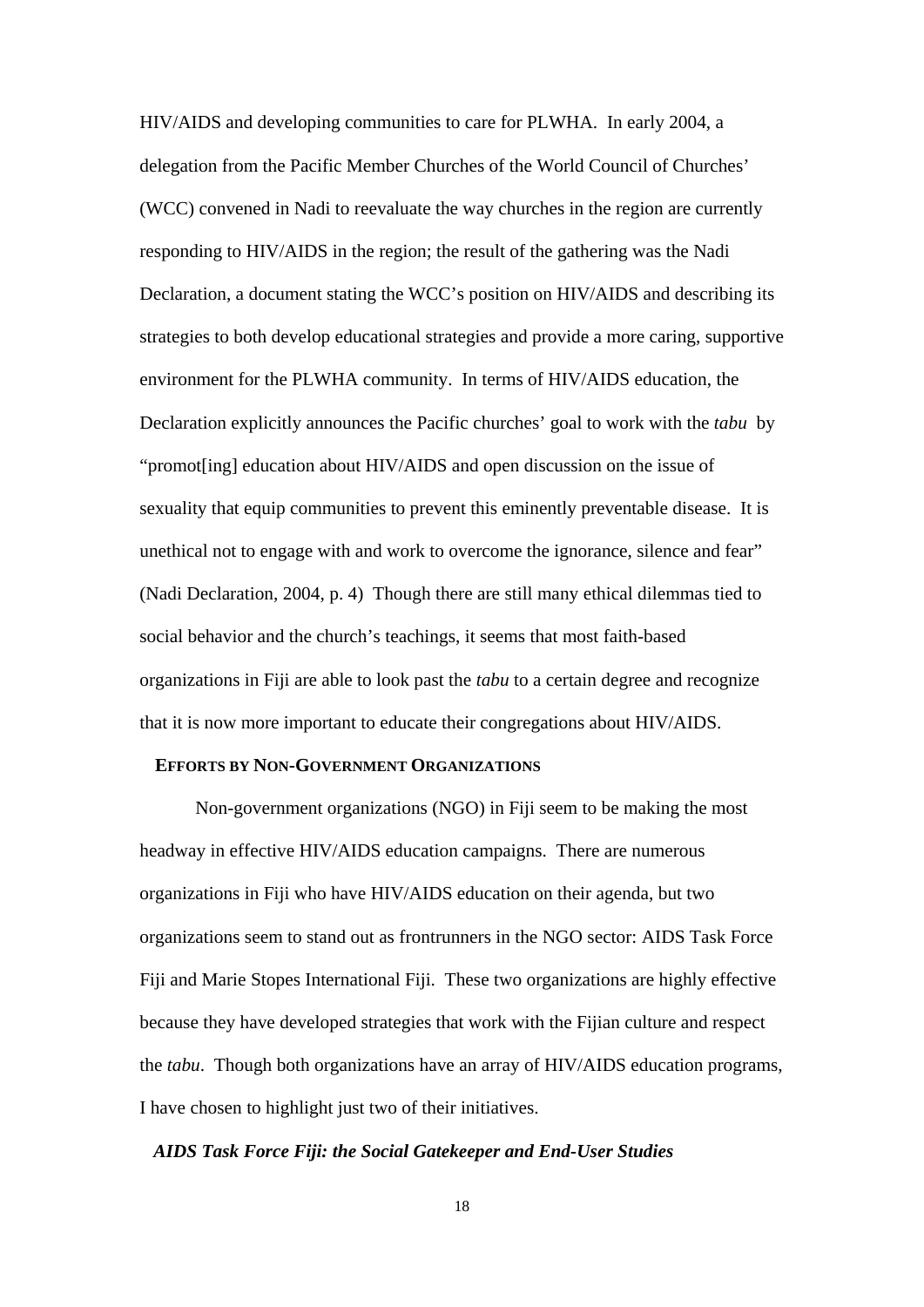AIDS Task Force Fiji (ATFF) is a non-government organization based in Suva. Identified by UNAIDS as one of the most successful organizations in HIV/AIDS arena in Fiji, ATFF provides voluntary HIV counseling and testing, outreach programs and peer education throughout the greater Suva area. ATFF's organizational strategy in terms of HIV/AIDS and safe sex education is to do what the community wants. One of their main strategies is to train a peer educator from a vulnerable group, such as sex workers or street kids, and empower that individual to reach out to others within his or her community to share information, offer ATFF's clinical services and distribute condoms.

Despite the strength of ATFF's peer education program and their push for condom use, ATFF still began to notice an increase in syphilis cases in Fiji in the last ten years, which can be a strong predictor of behavioral risks that can also lead to HIV transmission. This rising trend indicated that the multitude of marketing campaigns throughout Fiji to promote safe sex and condom usage had been ineffective. In 2005, ATFF launched an attitudinal study to examine why.

The study investigated outside factors that could be counter-productive to the message the audience was hearing about safe sex and condom use. ATFF hypothesized that although youth were receiving the message about safe sex, "there were social forces that kept them from either learning more about safe sex practices or … there may not be the opportunity to utilize practices such as condom usage" (Taylor & Singh, "Establishing*…*," 2005, p. 5). ATFF used the term "social gatekeeper" to refer to these "individuals in a society or ethnic culture who have a large amount of influence as to whether new social conventions or habits are adopted or shunned by making a societal sanctioned statement as to the acceptability, or not, of a practice" (Taylor & Singh, "Measuring…," 2005, p. 7). The study identified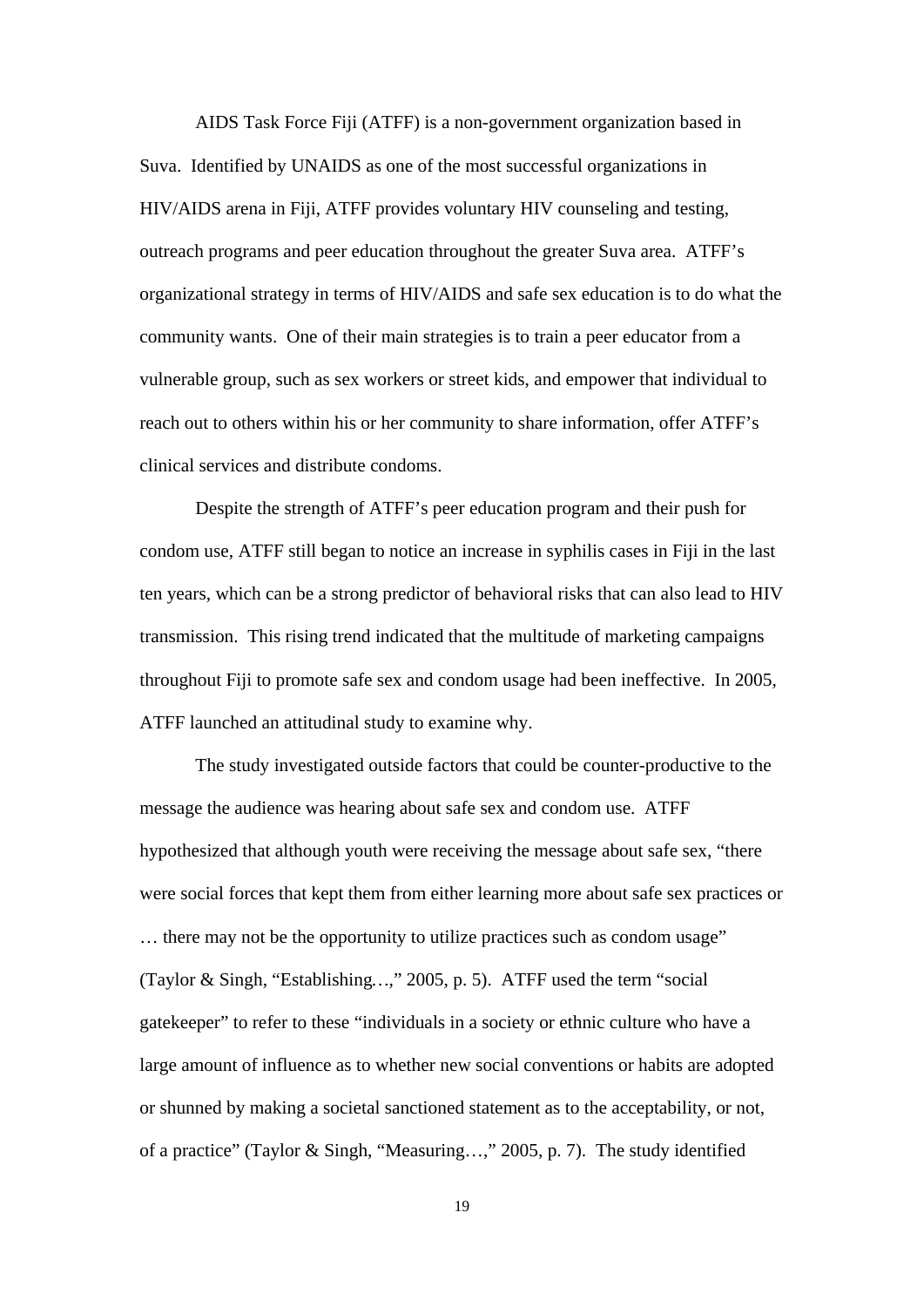religious, political, media and school leaders as some of Fiji's most prominent social gatekeepers (refer to Appendix C for a complete list). ATFF then gathered representatives from these groups who had changed their beliefs from not promoting safe sex to pro-condom usage and interviewed them to find out why and how their attitudes had changed. The study revealed that personal testimonies given by current HIV positive people and statistics were the most influential in changing a social gatekeeper's attitude. Many gatekeepers were affected emotionally when they saw how 'normal' a PLWHA appeared and when they could compare the age of a PLWHA to that of someone they knew, such as their own child. Statistics helped to prove to gatekeepers that HIV/AIDS is in fact affecting the Fijian population.

ATFF's attitudinal study allowed them to examine the social leaders who may have perpetuated the *tabu* by not speaking about safe sex and HIV/AIDS prevention, find out what made them change their beliefs, and then use that information to further work with the *tabu* to get their message about safe sex across. ATFF is currently in the process of taking the findings from its study and applying it in their next marketing campaign. Unfortunately the progress of the campaign is currently being slowed by financial and legal hurdles, but when it does come to fruition, they hope to involve social gatekeepers as speakers in their marketing materials to help dissolve the *tabu* and make the audience more willing to accept the message (interview N. Singh, 03/05/06).

#### *Marie Stopes International Fiji & the Direct Mail Project*

 Marie Stopes International (MSI) is a non-government organization with offices around the world that offers among its many services family planning, contraceptive distribution, information on HIV/AIDS prevention and sexual and reproductive health. The Fiji division of Marie Stopes International Pacific is based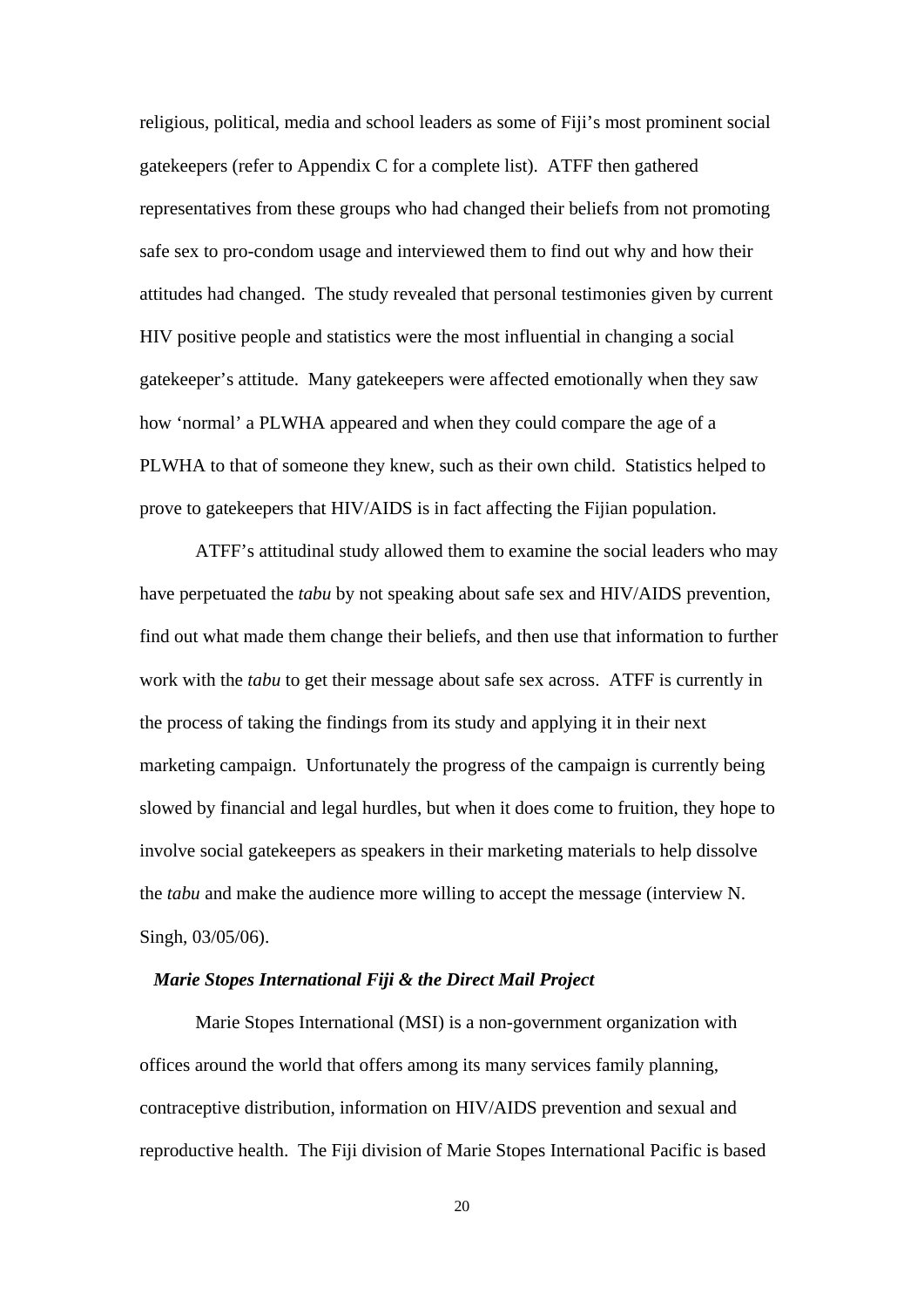in Suva and the organization does work with some other Pacific Island nations in the region. MSI has taken a unique approach to providing information about HIV/AIDS and sexual health to its constituents throughout the country while respecting Fiji's "culture of silence." From 2002-2004 MSI pilot tested the Direct Mail Project in Fiji, an educational strategy devised after surveying people in both Fiji and Papua New Guinea (where there is an alarming number of HIV cases) to determine what information people want and what the best method is to get that information to them. The result of that survey was the Direct Mail Project, a confidential way to send information by mail. MSI's brochure describes the reasoning behind the project: "Our culture of silence does not allow us to openly address prevention and treatment of HIV/AIDS, STIs nor family planning. The Direct Mail Project provides a way for the public to access information on sexual and reproductive health" (Direct Mail Project brochure, Marie Stopes International Fiji).

 To implement the program, MSI ran advertisements on television, radio stations and in newspapers providing an address for people to write to in order to receive information about sexual health issues. Anyone who wrote in then received information directly by mail in an unmarked envelope. Additional information sent to the same address was posted in an envelope of a different color to ensure anonymity. Saras Singh, the Regional Program Director of MSI, says the Direct Mail Project was a huge success. MSI received approximately 10,000 requests per year for information in each of the three years that the campaign ran. Using the postal system works well because it allows people in remote locations to have access to information and it protects the confidentiality of those who are seeking it. Singh says MSI will restart the program and run it for the next three years in addition to running similar programs in the Federated States of Micronesia, Kiribati and Tuvalu (interview S. Singh,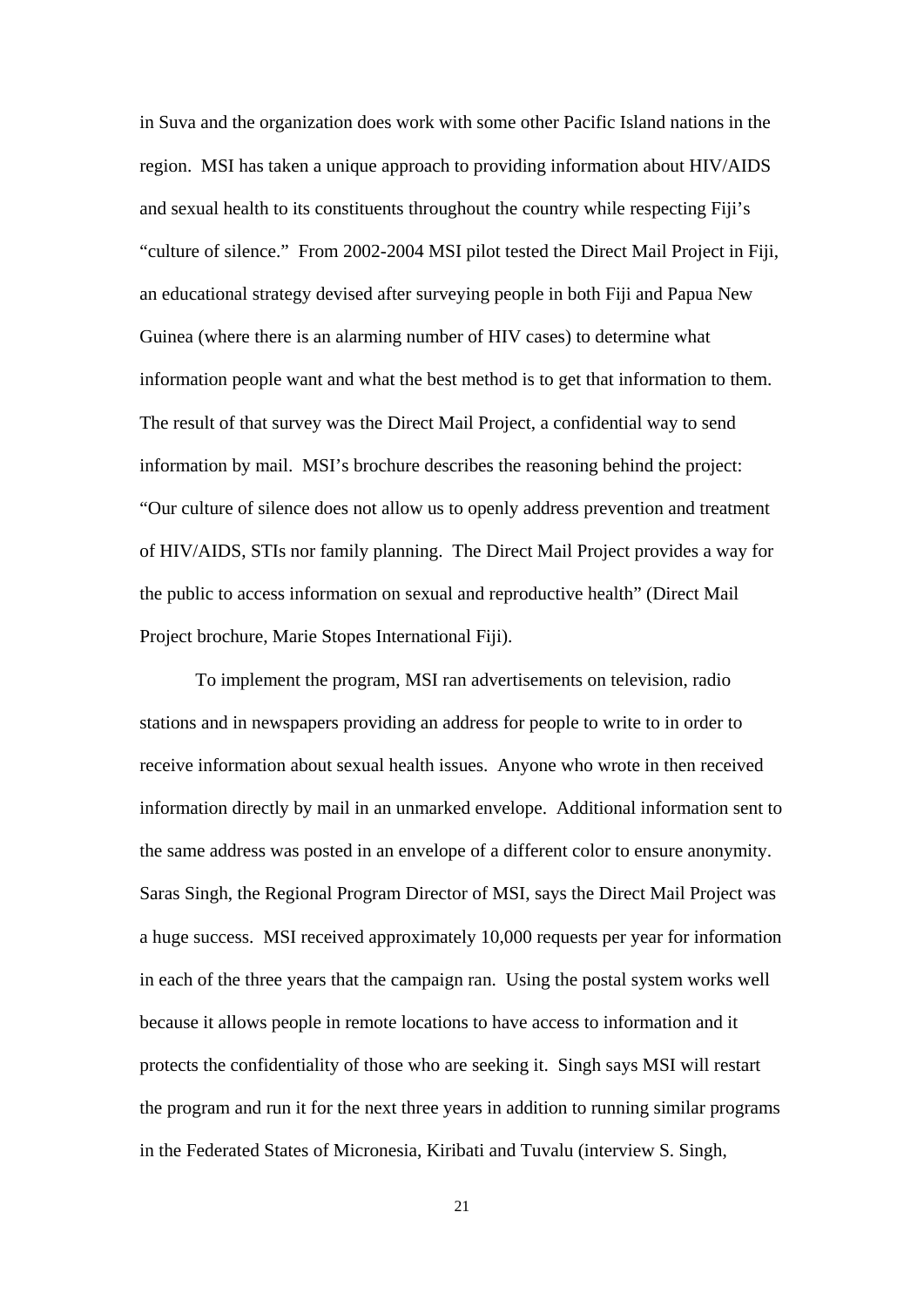05/04/06).

 MSI's success with the Direct Mail Project is a result of their embracing the *tabu* and working with it, not against it. By respecting the culture of silence and finding a way to accommodate the needs of people who live within it, they were able to effectively disseminate information without offense.

#### **EFFORTS BY THE POSITIVE COMMUNITY**

The Fiji HIV Positive Network is a group of PLWHA based in Suva. Located in an otherwise abandoned warehouse building provided by the Ministry of Health, the Network provides outreach programs to groups and communities that request presentations. Tuberi Cati, co-founder of the Network and one of their strongest educators. She is HIV positive and lost her first husband to the virus. Cati has worked with groups from a range of levels from being invited to speak the Great Council of Chiefs (Fiji's body of traditional leaders) to villagers at the community level. Cati has developed a series of strategies to make her HIV/AIDS education presentations effective. She does not think PowerPoint presentations are effective; the best way is to make teaching participatory and to tell a story that humanizes what she is saying. She perceives that many young people do not think HIV/AIDS is an important issue, so it is important for her to make it real to them.

 Another highly effective education strategy she has developed to help dissolve the barriers of talking openly about sex is to engage the help of an influential community leader. Cati will ask a traditional or church leader to stand up at the beginning of a workshop and actually say the word "sex" and tell a story or give an example that illustrates that it is acceptable to talk about sex. In the past she has asked the *roko tui*, the spokesperson of a province, to travel with her and ask people to listen to her important message. Hearing a leader talk about something that may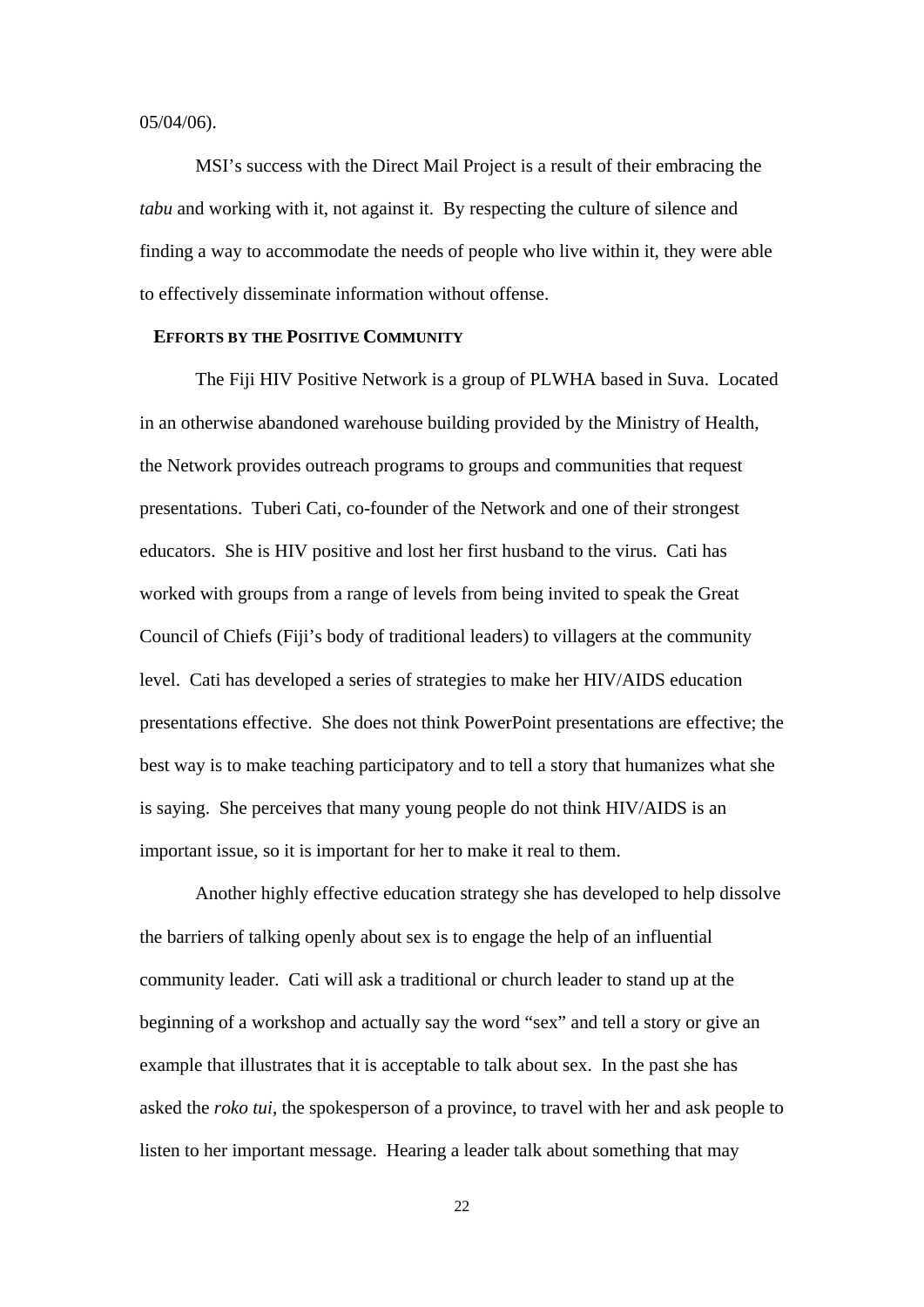otherwise be *tabu* helps sensitize the audience to be more receptive to what Cati has to say (interview Cati, 04/05/06).

#### **EFFORTS BY THE NATIONAL GOVERNMENT**

#### *Primary and Secondary Schools*

The HIV/AIDS education effort in schools varies across Fiji. Though the Ministry of Education nationally mandates the curriculum, the amount of information presented to students depends on the resources available to the school and the people involved with actually delivering information to students.

The Ministry of Health provides a team of nurses to deliver presentations on reproductive health in primary schools throughout Fiji. Fiji's Central Division School Team, consisting of five nurses, visits 56 primary schools throughout the Central Division surrounding Suva delivering reproductive health programs. In 2006 alone, the Team has 79 programs scheduled at various schools and institutions, but no portion of their agenda includes HIV/AIDS awareness. Bulou Makutu, one of the School Team nurses, said she had recently attended a workshop in Nadi about HIV/AIDS and part of the workshop included how to present information to younger children; Makutu hopes to incorporate information about HIV/AIDS into the school team presentations for children in classes five and six starting in the next school term (interview Makutu, 03/05/06).

Though the government directly allocates resources for primary schools, the school team does not visit secondary schools where students are at the age of potentially becoming sexually active and in the greatest need of sex education. The curriculum for students at the secondary school level does include HIV/AIDS information (interview Lingham, 29/04/06). However, the amount and depth of information that is actually presented to students regarding safe sex and HIV/AIDS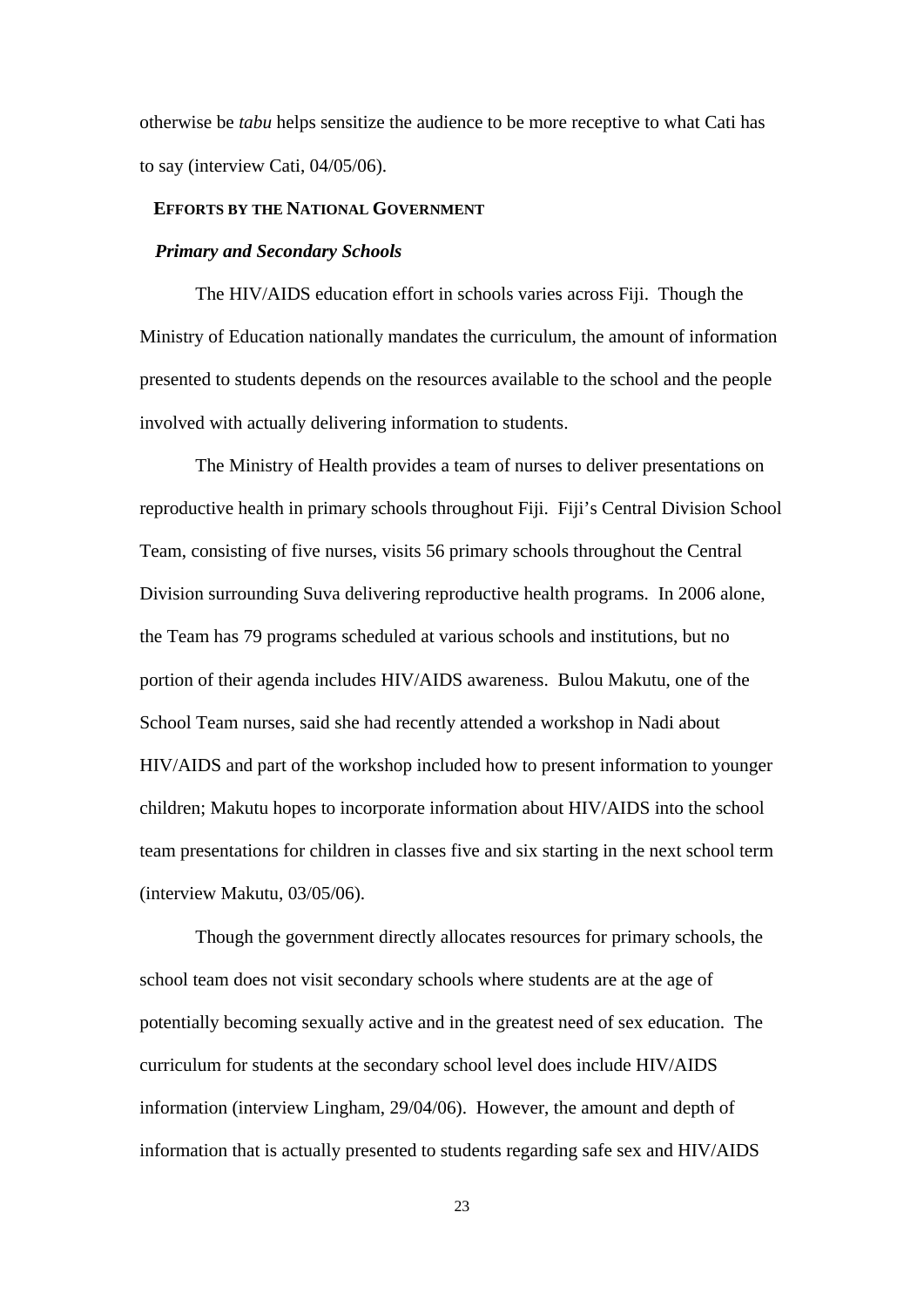transmission and prevention is often dictated by the headmaster or school principal. Some schools are very liberal with the amount of information they teach to their students and others are very conservative. Ram Lingham, a general science teacher at All Saints Secondary School in Labasa, is able to teach in-depth about reproductive health including how STIs are transmitted and how they can be prevented using contraceptives. The textbook Lingham uses with his Form Four science class unambiguously lists which types of sexual activities can and cannot transmit the HIV virus, from the more mild open-mouth kissing to much more explicit anal sex. Students are also bluntly told how to use condoms and where they can go to get them (interview Lingham, 19/04/06).

In the past fifteen years, Lingham has noticed a change in attitude toward sex education in schools. Just in the past five years HIV/AIDS information has made its way into textbooks. Additionally, All Saints Secondary has moved part of the curriculum to form one classes where they get their first formal introduction to sex education. The subject only used to be taught in form four, but teachers began realizing that students at that age had already absorbed much about sex from their peers. Parents are also realizing the importance of sex education as well. Lingham reports that some are starting to talk to their kids about sex; the *tabu* still exists, but the "sex is dirty" mentality is beginning to fade (interview Lingham, 19/04/06).

In direct contrast to Lingham's relatively progressive environment, US Peace Corps volunteer Hila Raen has received varied reactions from the school principals regarding the information she asks to present in secondary schools. For many of the letters she sends to secondary schools asking if the school would like her to present on sexual education she never receives a response. In schools that do invite her to present, she meets with principals before she visits schools to deliver her health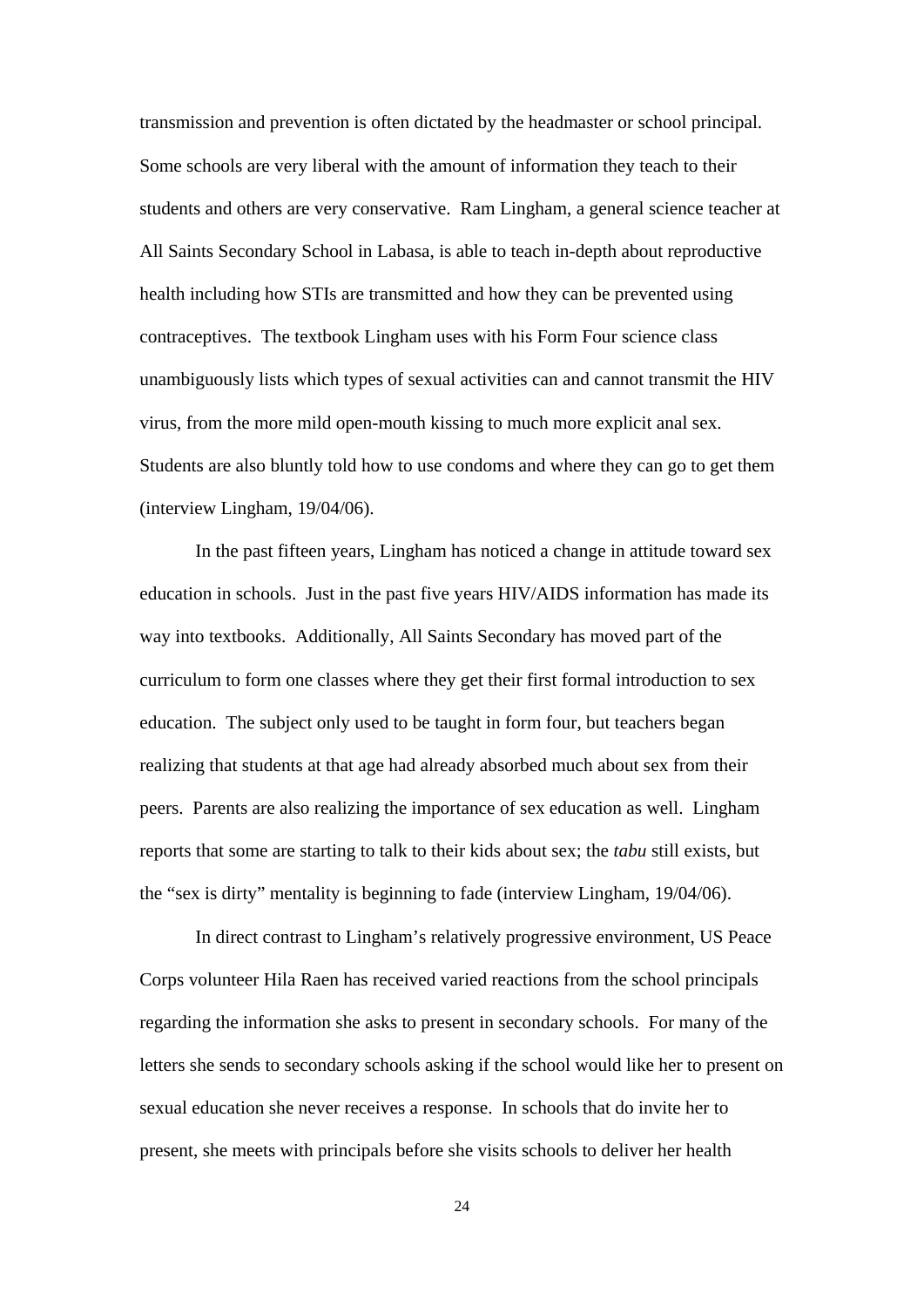promotion presentations and gives principals a choice as to which materials she can use during her presentation. Raen reports that most principals approve talking about self-esteem and sexuality, but generally avoid the materials specifically regarding safe sex (interview Raen, 27/04/06).

#### **STI CLINIC**

The STI Clinic located in Suva serves as the nation's HIV/AIDS hub. The clinic has the capacity to draw blood samples to test for HIV, provide pre- and posttest counseling, and is the only facility that distributes important antiretroviral drugs to PLWHA. Despite the clinics importance in the region, it is located in an old warehouse; there are no private rooms for counseling and the clinic is now too hot to store and test blood samples. There is no reception desk and the work table in the main room is often occupied by staff or nursing students, eliminating any atmosphere of privacy. For people who are already nervous about coming in for condoms, counseling or treatment, the environment is intimidating. In a culture where a *tabu*  already makes difficult to create an open environment in a clinic devoted to STIs, the facilities provided by the Ministry of Health diminish the efforts of the qualified nursing staff.

#### *Case Study: Josaia Valerusa & Noikoro Awareness Program*

The best education methods seem to be those that take the *tabu* into account and find ways to accommodate it. Richard Parker says, "AIDS education and prevention programs that are community-based and culturally sensitive – programs aimed at transforming social norms and cultural values … [are the programs] that will ultimately promote safer sexual practices" (Parker, 2001, p. 168). For this reason Josaia Valerusa's program in the Noikoro district is presented as a case study because he carefully considers the components that make up the Fijian *tabu* and in order to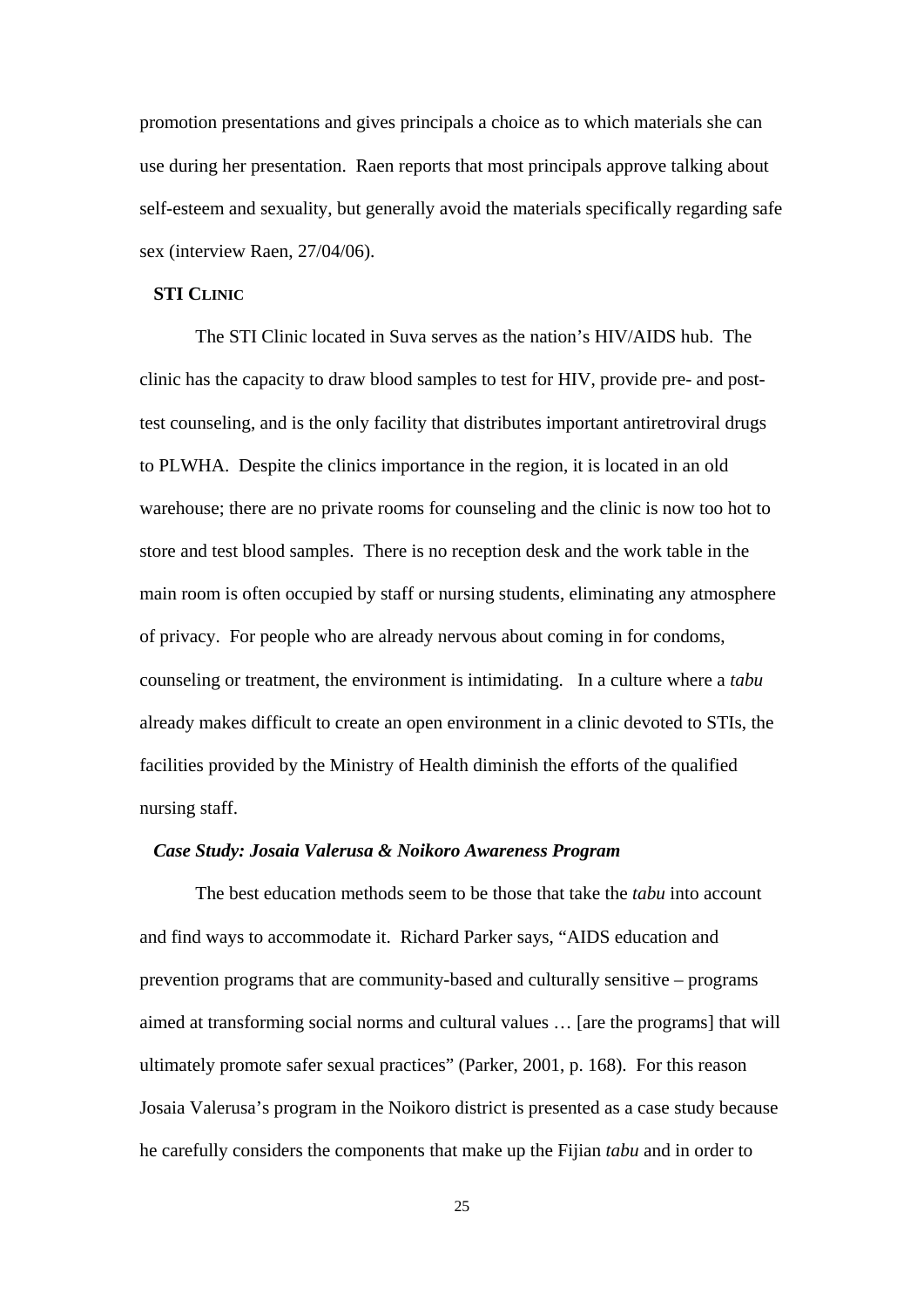accommodates the *tabu* in his rural education program and ensure its effectiveness.

Valerusa, an indigenous Fijian man, has been a peer educator for the Ministry of Health and specifically Sigatoka Health Center since 1999. He works closely with the Sigatoka community and places elsewhere within the Nadroga province. Recently community leaders in the Noikoro district, located in the interior of Viti Levu, requested an HIV/AIDS awareness meeting for each of the nine villages located within the district. Valerusa drafted a proposed agenda and budget for the day-long awareness program that would be implemented in each village. The agenda not only includes time to talk about anatomy and physiology from which to base the rest of the workshop and sessions to discuss HIV/AIDS, STIs and teen pregnancy, but also specifically allotted time for a *sevusevu*, morning and afternoon tea, lunch and an evening *talanoa*. These additional components have been added to make his program fit within the normal protocol of a day in a Fijian village. Valerusa can ensure that his audience is comfortable with his program and what he has to say by creating an atmosphere of normalcy as he runs his program to fit within what his audience knows traditionally. He has a better chance of working with the *tabu* and educating his audience if he respects it.

These important traditional elements not only increase the time Valerusa must devote to each village, but also increases the amount of money needed to implement the program. The budget for each program is FJD\$306, totaling FJD\$2760 for the entire initiative. The breakdown of costs include transportation, photocopying costs for related handouts, *yaqona* for the *sevusevu*, and a significant portion of the budget devoted to catering costs to feed everyone in attendance. In a country where funding in difficult to come by, it would seem that the costs of food and *yaqona* could be significantly downsized or removed altogether. However, Valerusa is adamant that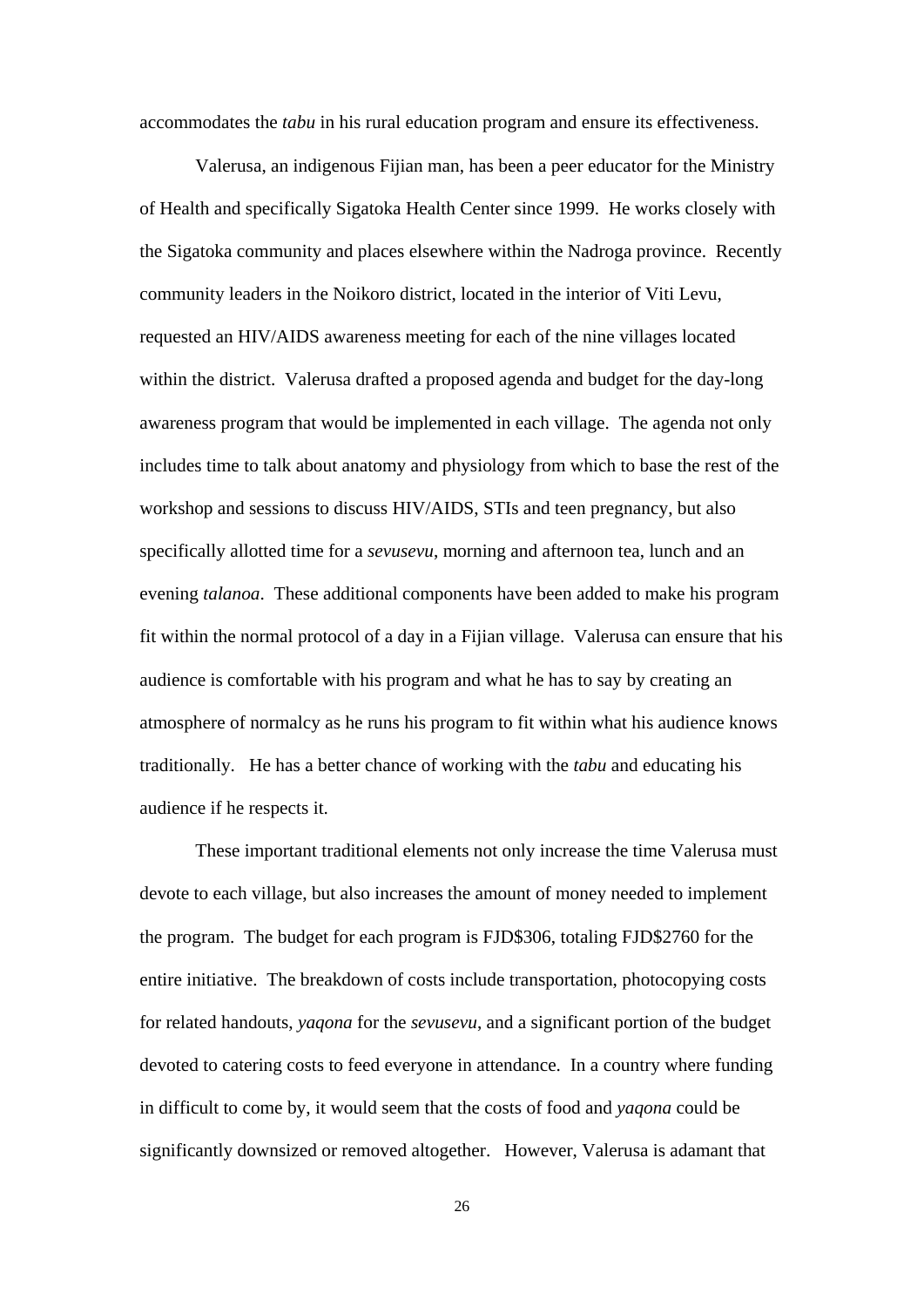these two components are critical to the program because food is such an integral part of the culture and it would be unthinkable to enter a Fijian village without presenting a *sevusevu* (interview Valerusa, 27/04/06). Though funding presents a problem, Valerusa insists on respecting the Fijian culture and doing things according to protocol; his message cannot be effective if he fails to follow tradition.

 To further accommodate Fijian tradition, the timetable allots two hours from 8:00-10:00pm for an evening *talanoa* (chat) and question and answer session. Valerusa designed this part of the program to fall later in the evening to allow people who had to work during the day to attend. Traditionally, this is also the prime time to sit around the *tanoa* and discuss issues. He stresses that it is critical not to simply pack up and leave when the last formal education session is finished at 4:00pm; he and the other facilitators must respect "Fiji time," the concept used to describe the slower pace with which things are enjoyed in Fiji, by taking an extra night in the village to participate in the *talanoa* when community members may be braver enough to ask their important questions (interview Valerusa, 27/04/06).

 Though Valerusa's program seems to be perfectly tailored to fit within the Fijian culture to maximize the amount of information absorbed by the community members, his initiative has gotten caught up in the bureaucracy of the Ministry of Health. When Valerusa was interviewed at the Sigatoka Health Clinic, he was able to immediately locate and retrieve his proposal from the head nurse's desk - it had been sitting unopened in the same place he dropped it a month ago. Additionally, there is no guarantee of funding for Valerusa's proposal. Though he's confident that "funding will come from somewhere," though he cannot explicitly identify an organization that will sponsor the program (ibid). The harsh reality is that the Ministry of Health has allocated FJD\$3,000 to the Sigatoka Health Clinic's health promotion budget for the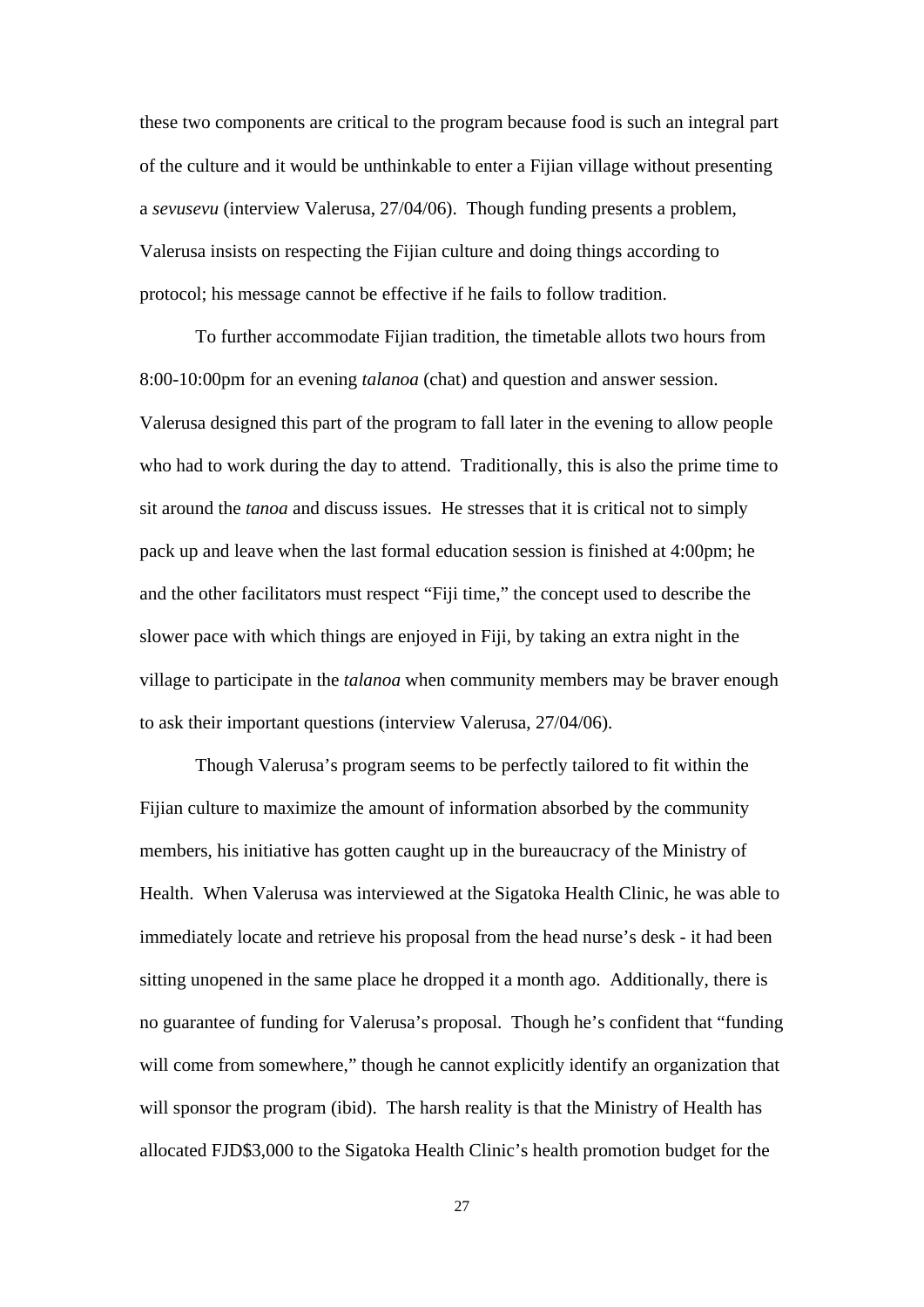entire year - when Valerusa's program for just the Noikoro district alone costs nearly that much, coming up with that much money for one initiative is going to be a huge challenge.

 Valerusa's program makes an ideal case study for HIV/AIDS education in Fiji because it highlights an excellent education strategy that takes Fijian culture into consideration and it also reveals the reality of funding available from the national government. Valerusa has designed an ideal program that will maximize his efforts as a teacher by accommodating an entire village's timetable, but unfortunately it may never come to fruition.

#### **ANALYSIS**

HIV/AIDS is a multi-layered, multi-dimensional topic with footholds in all levels of government and all realms of society. Having to work with a *tabu* that makes it difficult to talk about such a complex issue only heightens the challenge. After examining a variety of organizations in a variety of sectors within Fiji, the organizations that seem to be the most successful in their HIV/AIDS education campaigns are those that take the *tabu* into account and take steps to accommodate it in their outreach.

Since talking about something that is *tabu* makes people uncomfortable, the easiest way to work with the *tabu* is to find other ways to make people comfortable. Making people feel at ease in any educational situation is imperative, especially when the subject matter can be culturally sensitive. Information needs to come from someone the audience can trust and identify with and the physical environment must be comfortable as well. That environment can be an entire village seated around a *tanoa,* in the privacy of a youth's own home as they open private mail or in a clinic where a client's needs can be addressed discreetly. The *tabu* is only revered in the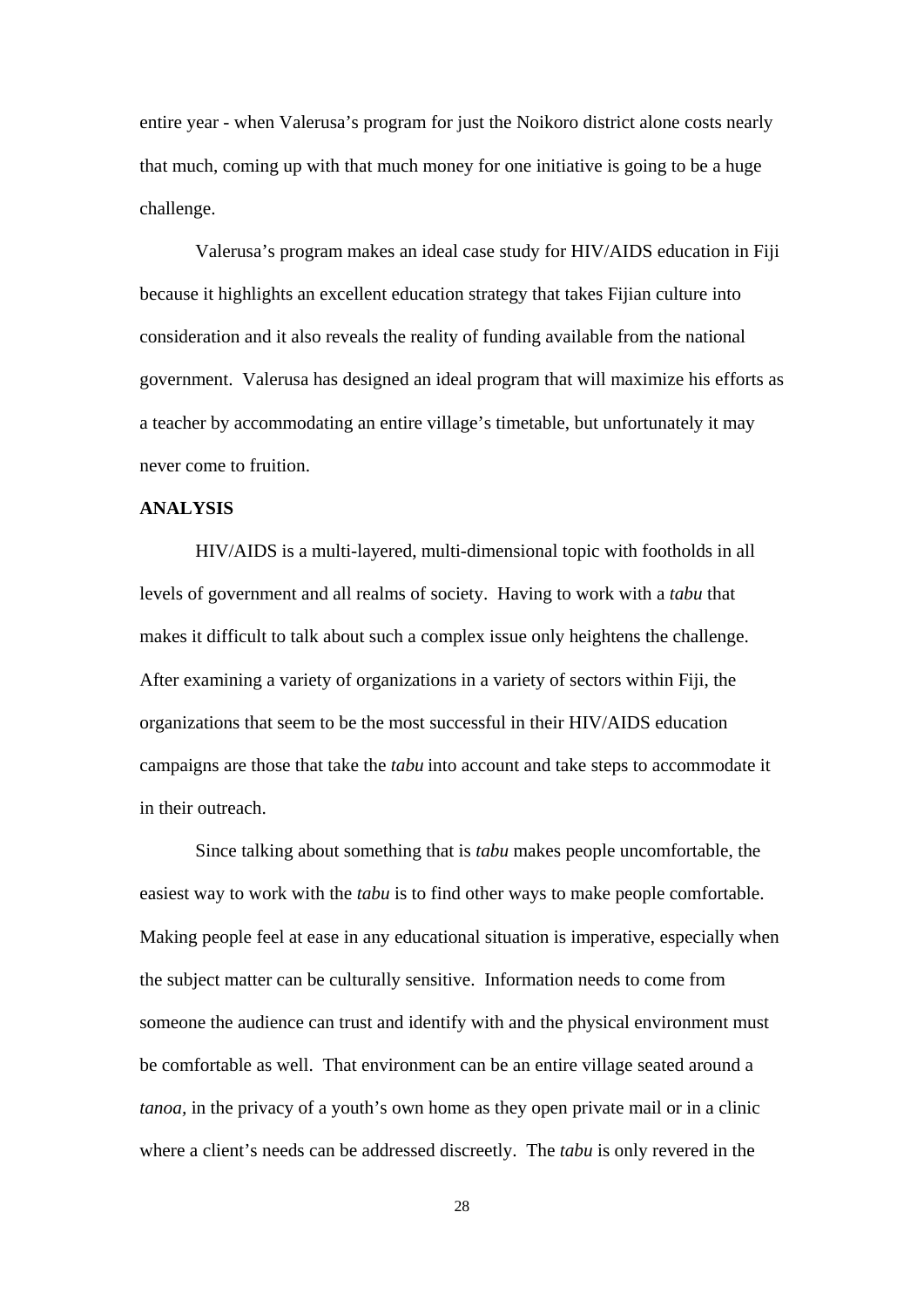first place because people in positions of influence and power have propagated in the past and made people feel uneasy with the subject, so a situation where people can be at ease and have an open mind is one of the more important steps to get around the *tabu*.

However easy that may seem in theory, there are a variety of other factors that complicate education efforts. Effective HIV/AIDS education strategies are beginning the emerge around Fiji, but there is a lack of support from the national government – an important place for funds necessary to see these strategies through to completion. The Ministry of Health "is the most criticized ministry" in Fiji (interview informant A, 28/04/06). Shortage of staff, funds, training and initiative from those higher up in the organization have limited what the Ministry of Health has been able to do to about HIV/AIDS. However, even without the money for extra funds the national government could begin to help make a difference. Every successful education strategy has revealed the importance of respected people in Fijian society (the gatekeepers) speaking about HIV/AIDS in order to break down the *tabu*. Even if the national government cannot allocate funds to help implement HIV/AIDS education programs, they can at least start talking about it. The national government, which is full of both politically and traditionally respected leaders, can strengthen its commitment to HIV/AIDS education simply by speaking about the *tabu* subject and making the nation more comfortable talking about HIV/AIDS*.* 

#### **CONCLUSION**

 Though many different organizations are devoting time to educating people about HIV/AIDS in Fiji, there is a huge lack of cooperation and collaboration. Organizations such as Marie Stopes International who are piloting innovative education programs and AIDS Task Force Fiji who are studying the particulars of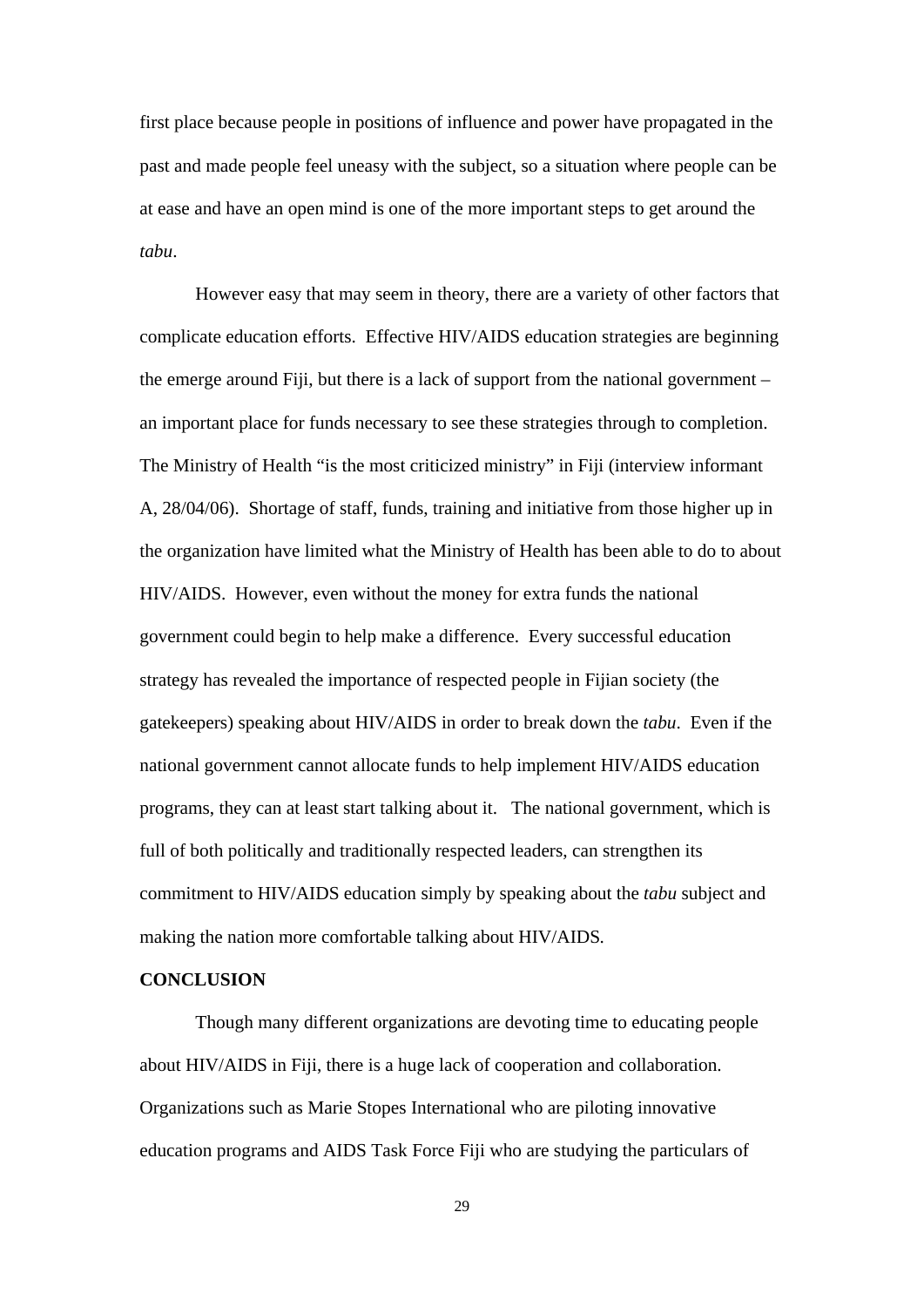what changes attitudes towards the *tabu* are pivotal in the awareness effort. However, resources are limited in single organizations and the national government is not taking heed of the important educational strategies the grassroots level organizations are developing and implementing. Collaboration between organizations (including those at the federal level) to combine financial and intellectual resources is crucial to ensure that the educational needs of the entire nation are met. Perhaps the most critical resource these organizations can share in Fiji's fight against the spread of HIV/AIDS is the knowledge of best practices of how to work with the *tabu* of talking openly about sex and provide the necessary HIV/AIDS awareness to work towards an HIVfree Fiji.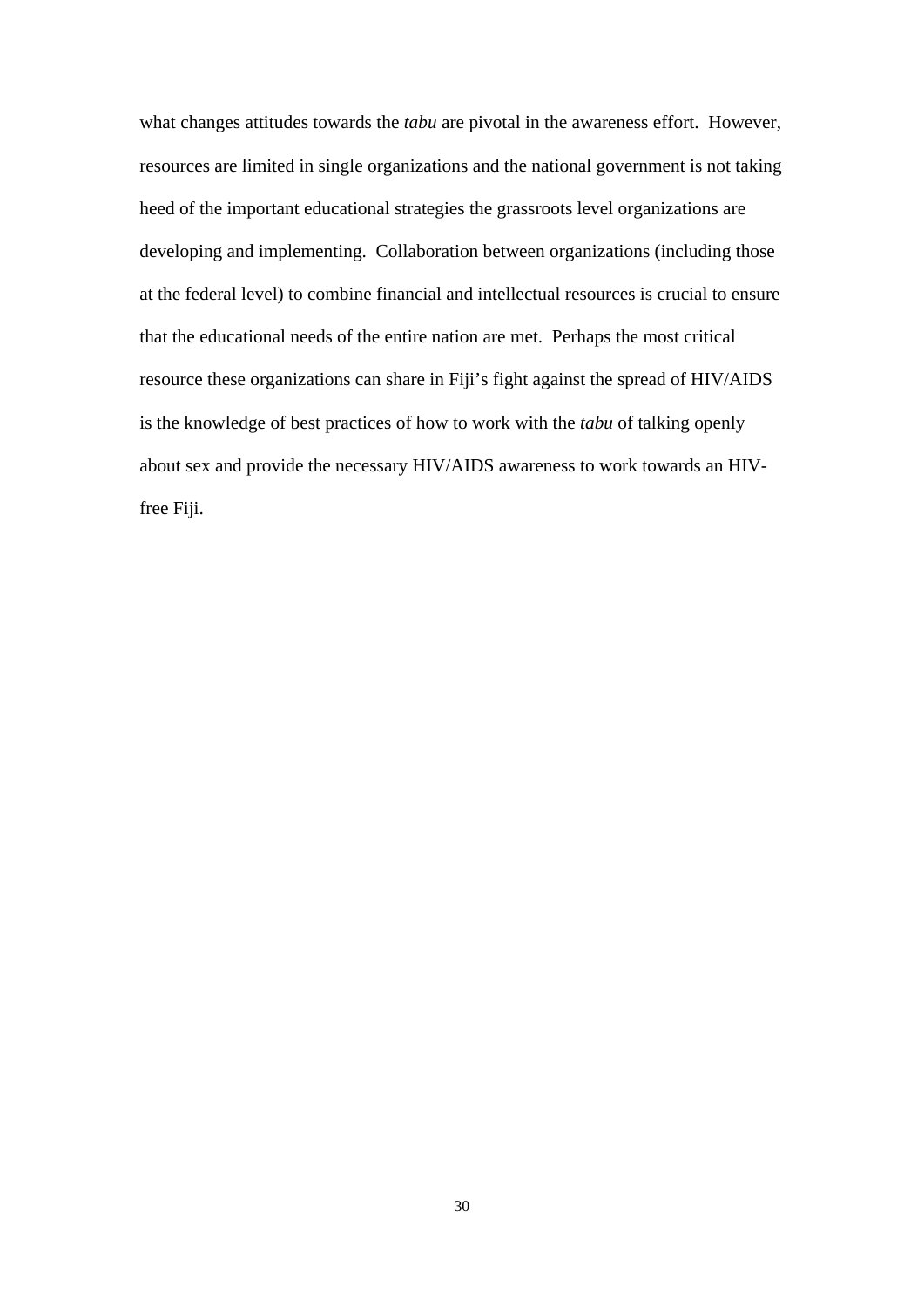#### **BIBLIOGRAPHY**

- Beck, N. Personal communication. 26 April 2006.
- Beck, N. Electronic communication. 12 May 2006.
- Cati, T. Personal communication. 4 May 2006.
- Drysdale, R. & Le-Bars, J. (2005). The ABCDs of HIV/AIDS. Secretariat of the Pacific Community. Secretariat of the Pacific Community: New Caledonia.
- "HIV/AIDS: Most frequently asked questions." (n.d.). Fiji Red Cross Society: Suva
- Interviewee A. Personal communication. 28 April 2006.
- Johnson, G. (2005). Out of the HIV closet: As more islanders speak out, change is occurring. [Electronic version] *Pacific Magazine (July 2005).*
- Lingham, R. Personal communication. 19 April 2006.
- Makutu, B. Personal communication. 3 May 2006.
- Marie Stopes International Pacific. (n.d.) Direct Mail Project brochure. Marie Stopes International Fiji: Suva.
- Parker, R. (2001). Sexuality, culture and power in HIV/AIDS research [Electronic version]. *Annual Review of Anthropology (v30).*
- Raen, H. Personal communication. 27 April 2006.
- Secretariat of the Pacific Community. (2004). Goal 6: Combat HIV/AIDS, malaria and other diseases [Electronic Version]. *Pacific Islands Regional Millennium Development Goals Report.*
- Singh, N. Personal communication. 3 May 2006.
- Singh, S. Personal communication. 4 May 2006.
- "Taboo." MSN Encarta Dictionary Online. Retrieved 22 May 2006 from http://encarta.msn.com/dictionary\_1861698691/taboo.html
- Taylor, R. & Singh, N. (2005). Establishing more effective social marketing strategies for condom usage in the Pacific. AIDS Task Force Fiji: Suva.
- Taylor, R. & Singh, N. (2005). Measuring the effectiveness of social marketing of condom use in Fiji. AIDS Task Force Fiji: Suva.

Valerusa, J. Personal communication. 27 April 2006.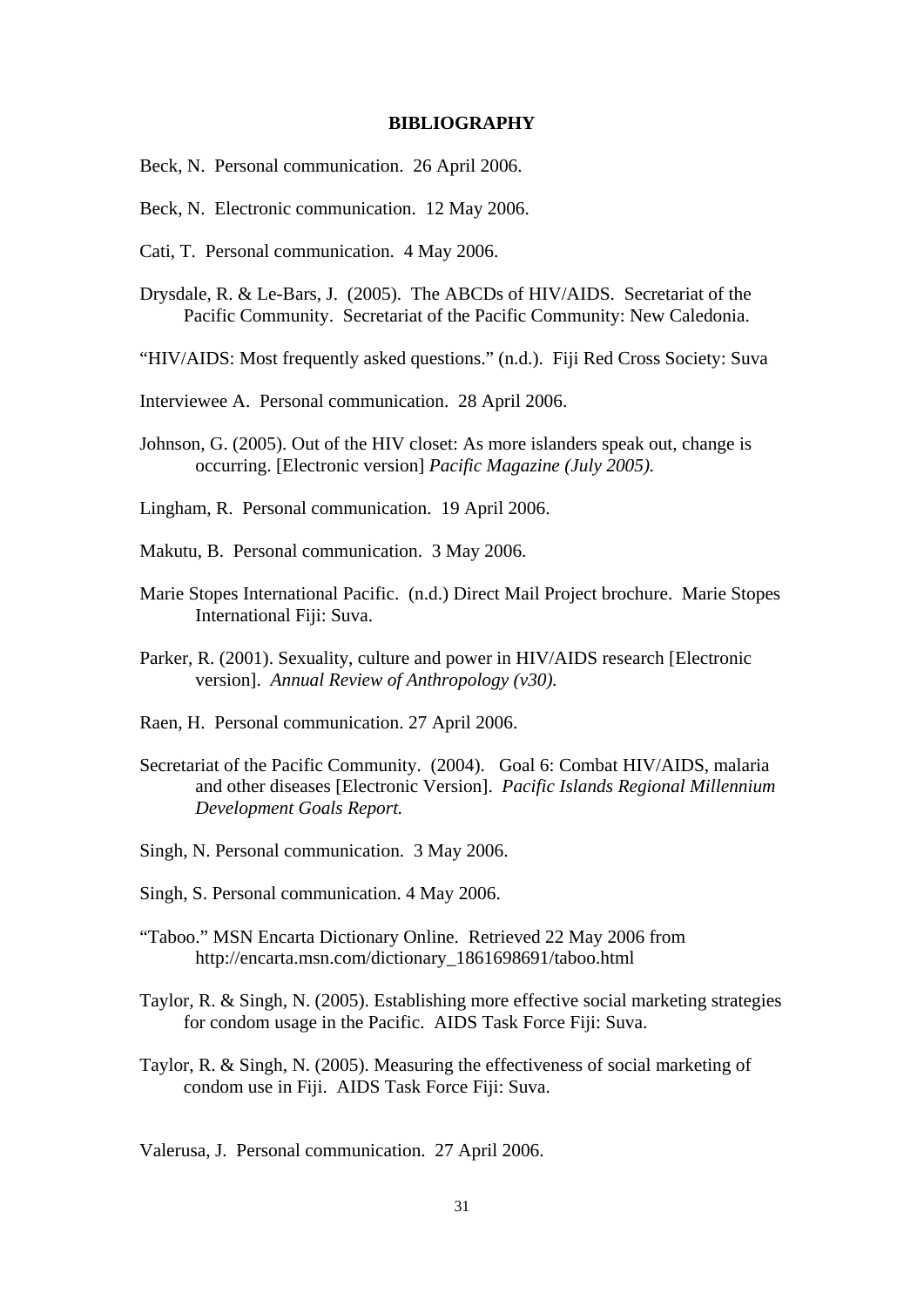Vete, S. (1994). Sex, sexuality and AIDS: Myths that kill. Unpublished document.

- Weinrich, S. & Benn, C. (2004). AIDS Meeting the challenge: Data, facts, background. World Council of Churches: Switzerland.
- Williksen-Bakker, S. (2004). Can a 'silent' person be a 'business' person? The concept madua in Fijian culture. *The Australian Journal of Anthropology* (15: 198)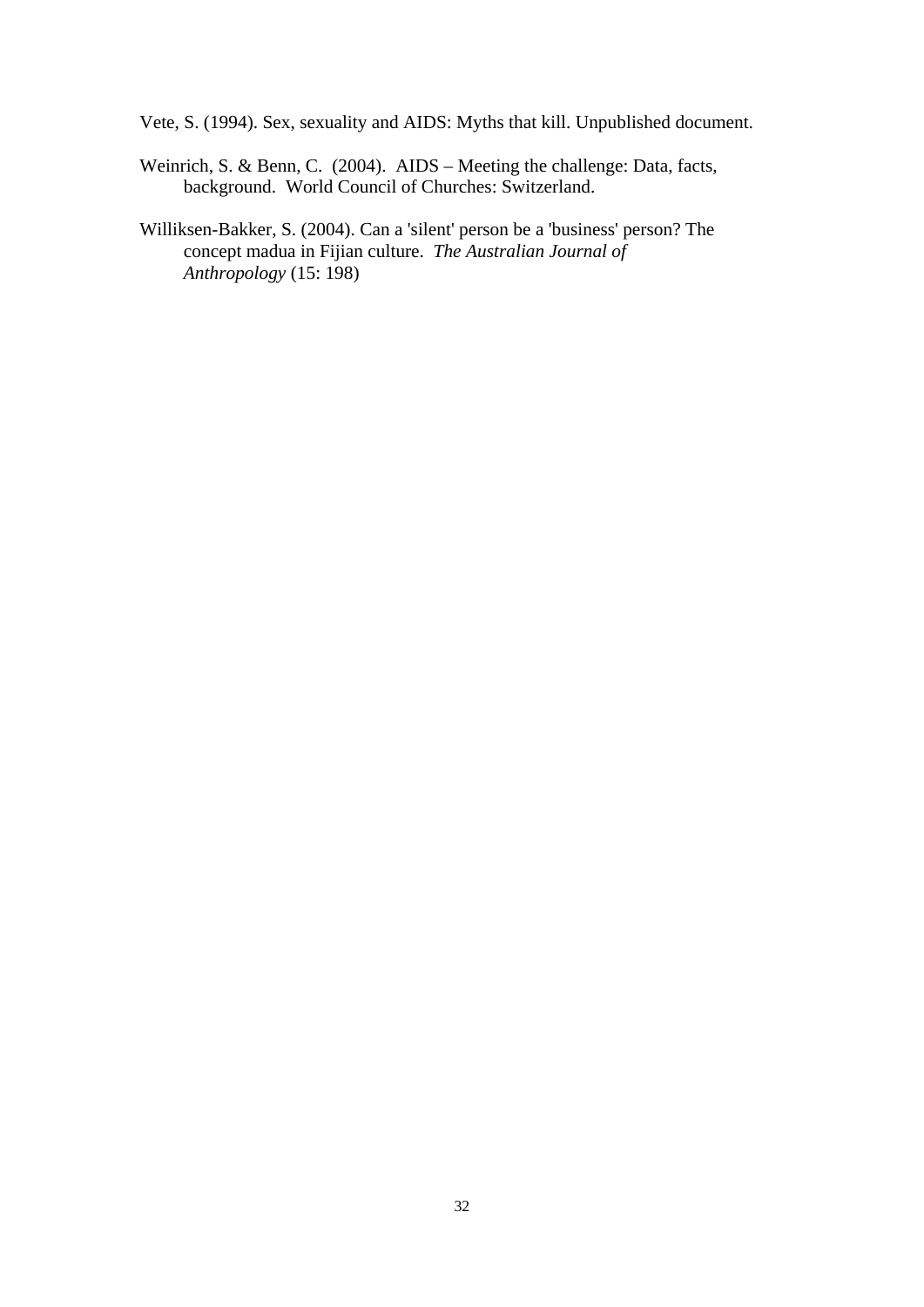### **APPENDIX A - Glossary of Fijian Words**

roko tui – person in charge of a district

sevusevu - traditional Fijian ceremony in which a root plant is presented by a visitor to the chief of the village in order to be accepted into the village

tabu - referring to something that is socially or culturally prohibited; "taboo"

talanoa - conversation or chat

tanoa - bowl from which yaqona (kava) is served

yaqona - root plant that is pounded and mixed with water and drank; also known as

kava



## **APPENDIX B - Map of Fiji**

From http://www.fijifvb.gov.fj/about/geograph/map.shtml